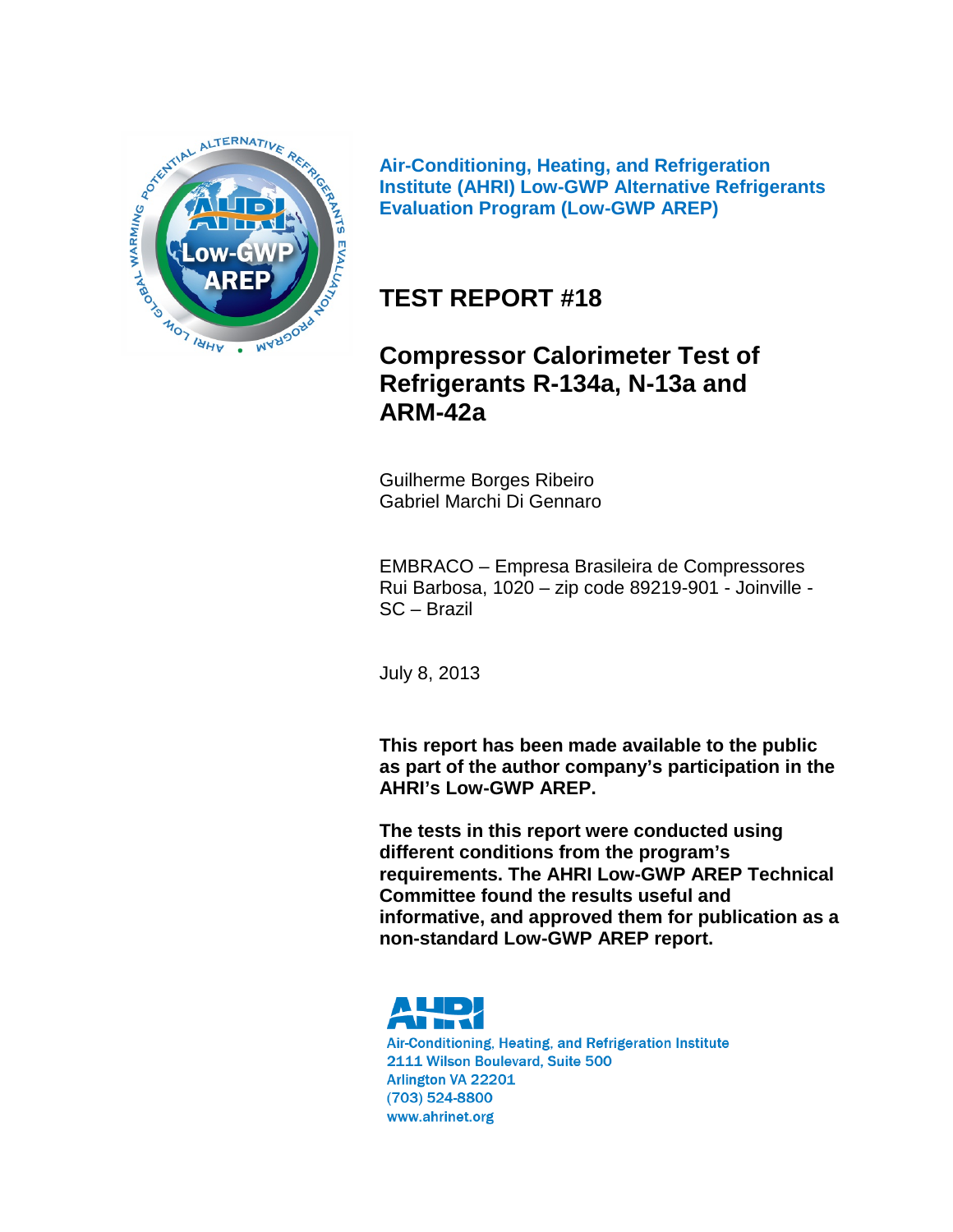List of Tested Refrigerant's Compositions (Mass%)

| l ARM-42a | $ R-134a/R-152a/R-1234yf (7/11/82) $   |
|-----------|----------------------------------------|
| l N-13a   | R-134a/R-1234yf/R-1234ze(E) (42/18/40) |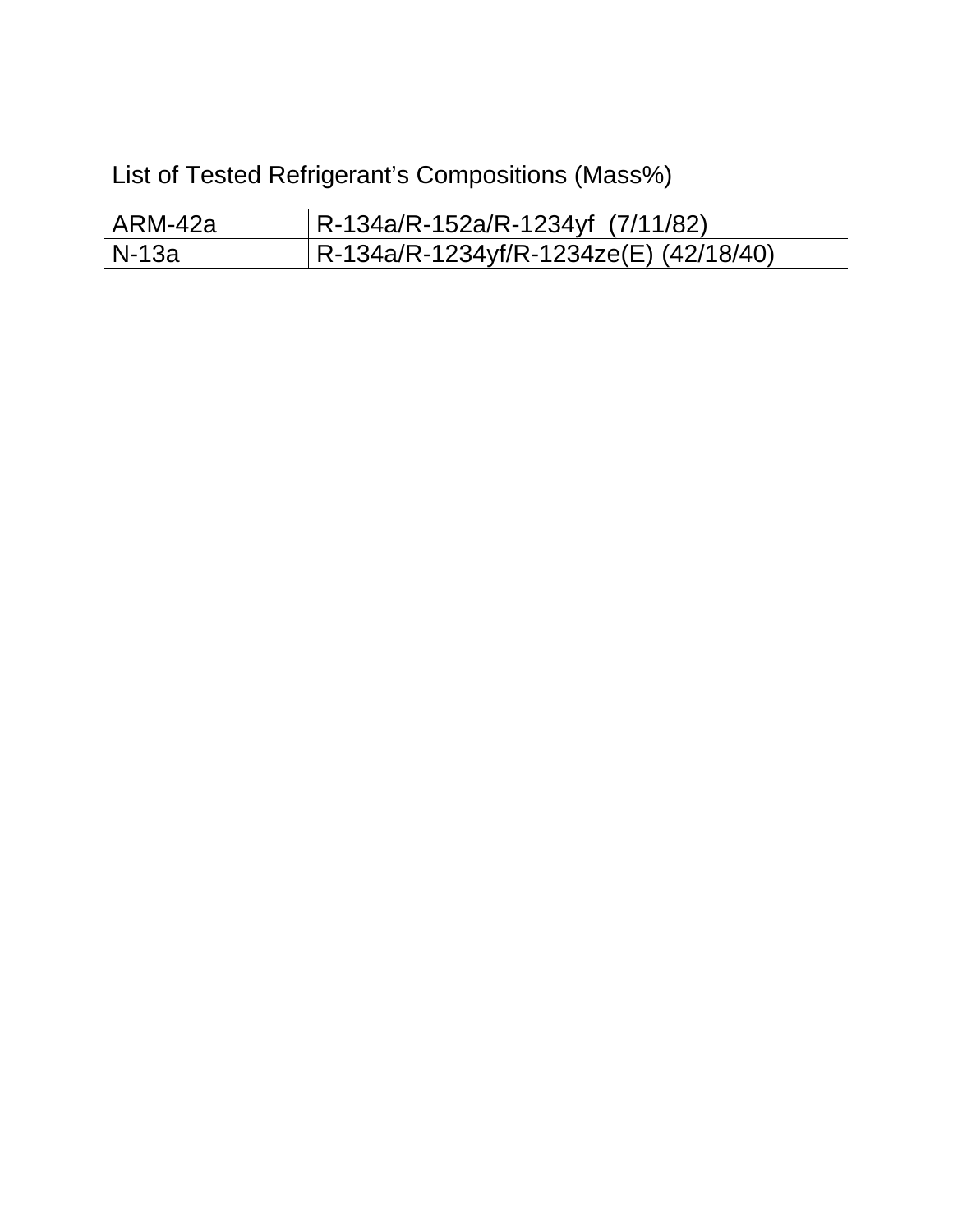#### 1. Introduction

The purpose of this work is to evaluate promising alternative refrigerants with low GWP (Global Warming Potential).

The compressor used for this study is manufactured by Embraco light commercial refrigeration. For this report, three refrigerants were chosen, R-134a as baseline refrigerant, N-13a and ARM-42a as alternative refrigerants.

Forty-eight tests were performed according to standard ASHRAE 23 during two months. Due to the number of tests and short time, just one level of superheating was applied in this work. Because of restrictions of calorimeter components, tests were executed using different conditions than specified by the Low-GWP AREP participant's handbook. The version 7.0 of NIST REFPROP was used for thermodynamic properties computation.

- 2. Details of Test Setup:
	- Description of Test Refrigerant-Lubricant
	- •Baseline Refrigerant

 $- R - 134a$ 

- Alternative Refrigerants
	- $N-13a$
	- $-$  ARM-42a
- •Lubricant
	- −The mineral lubricant oil is EMKARATE RL 22H, with viscosity ISO 22.
	- − No changes were applied for this lubricant.
- b. Description of Compressor

The EG80HLR is a reciprocating compressor, hermetic, low-side design (motor exposed to suction pressure). This compressor is manufactured by Embraco and its compressor label is shown below.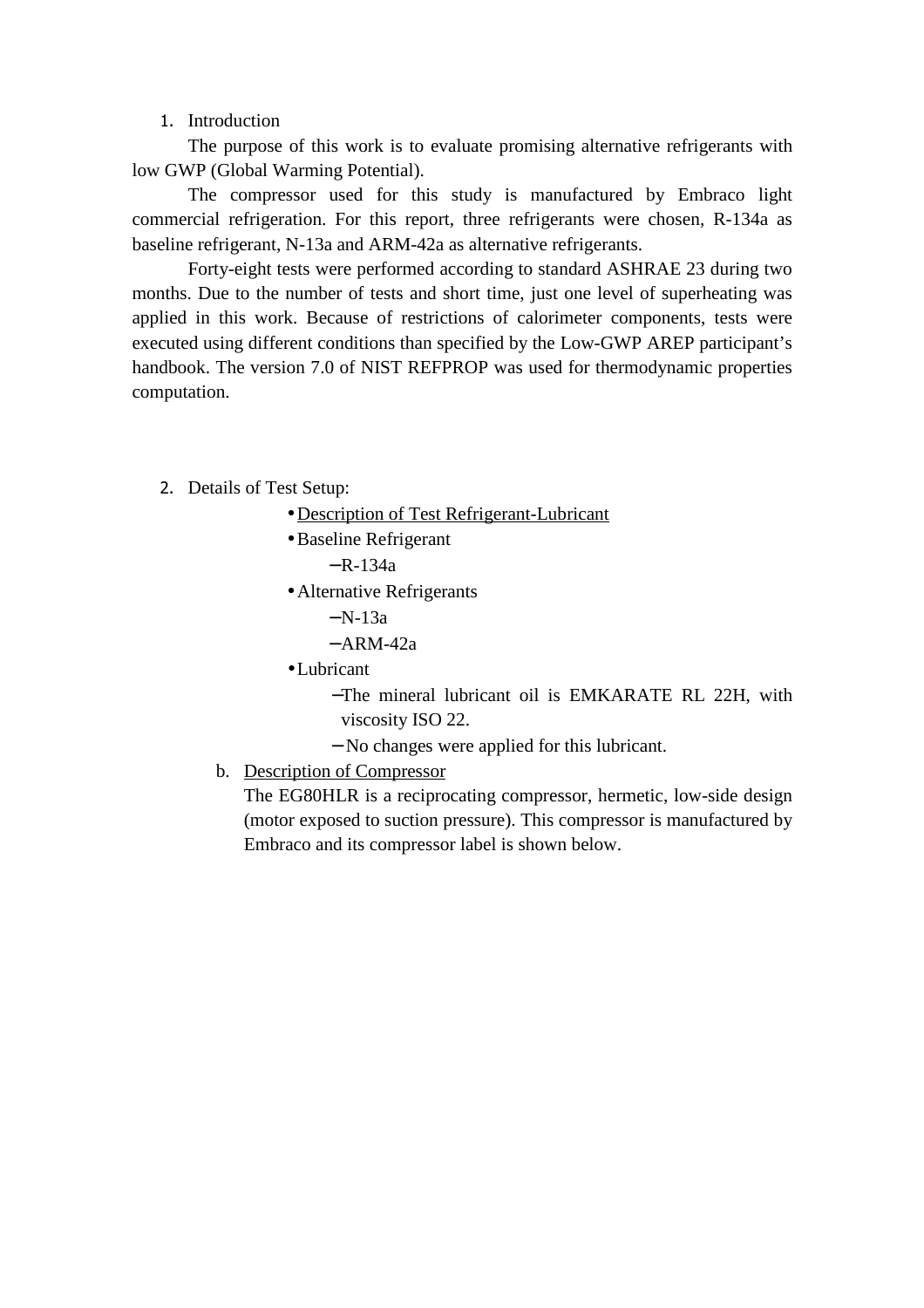

**Figure 1 - Compressor Label** 

Tables 1 presents the test conditions applied for R-134a, N-13a and

ARM-42a.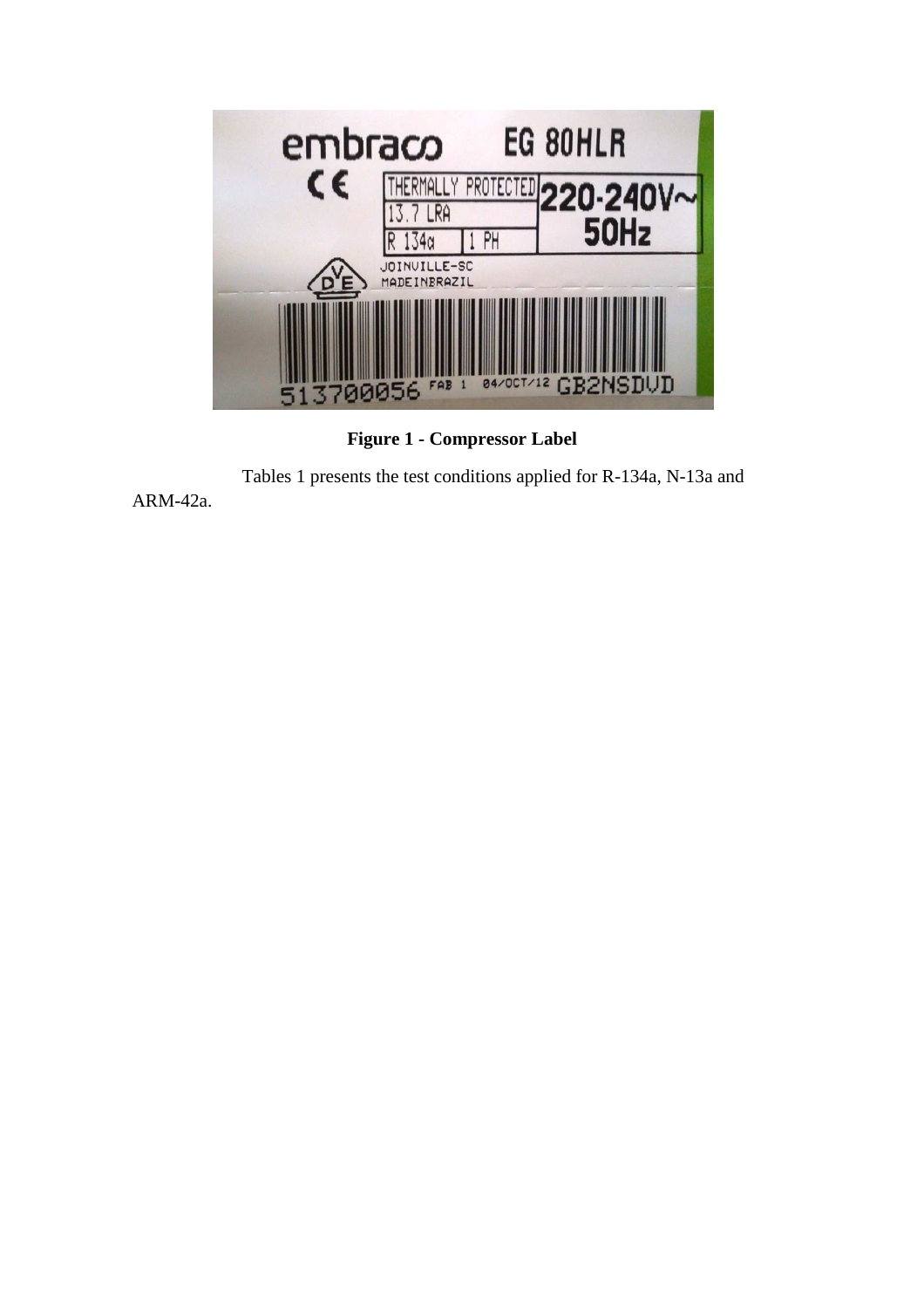**Table 1- Operating conditions with the tested refrigerants** 

|                                                | Suction<br>Pressure<br>[bar] | Suction<br>Saturation<br>Temperature<br>[°C] | Discharge<br>Pressure<br>[bar] | Discharge<br>Saturation<br>Temperature<br>[°C] | Applicable<br>Superheating<br>[°C] | Suction<br>Temperature<br>$T_{\text{sup}}-T_{\text{evap}}$<br>$\lceil$ <sup>o</sup> Cl | Ambient<br>Temperature<br>[°C] |
|------------------------------------------------|------------------------------|----------------------------------------------|--------------------------------|------------------------------------------------|------------------------------------|----------------------------------------------------------------------------------------|--------------------------------|
|                                                | 1,113                        | $-24$                                        | 6,654                          | 25                                             | 22,2                               | $-1,8$                                                                                 | 32                             |
|                                                | 1,113                        | $-24$                                        | 8,870                          | 35                                             | 22,2                               | $-1,8$                                                                                 | 32                             |
|                                                | 1,113                        | $-24$                                        | 11,599                         | 45                                             | 22,2                               | $-1,8$                                                                                 | 32                             |
| Baseline Refrigerant                           | 1,113                        | $-24$                                        | 14,915                         | 55                                             | 22,2                               | $-1,8$                                                                                 | 32                             |
|                                                | 1,327                        | $-20$                                        | 6,654                          | 25                                             | 22,2                               | 2,2                                                                                    | 32                             |
|                                                | 1,327                        | $-20$                                        | 8,870                          | 35                                             | 22,2                               | 2,2                                                                                    | 32                             |
| $\mathbf{I}% _{0}\left( \mathbf{I}_{1}\right)$ | 1,327                        | $-20$                                        | 11,599                         | 45                                             | 22,2                               | 2,2                                                                                    | 32                             |
|                                                | 1,327                        | $-20$                                        | 14,915                         | 55                                             | 22,2                               | $2,\overline{2}$                                                                       | 32                             |
| R-134a                                         | 1,639                        | $-15$                                        | 7,702                          | 30                                             | 22,2                               | 7,2                                                                                    | 32                             |
|                                                | 1,639                        | $-15$                                        | 8,869                          | 35                                             | 22,2                               | 7,2                                                                                    | 32                             |
|                                                | 1,639                        | $-15$                                        | 11,599                         | 45                                             | 22,2                               | 7,2                                                                                    | 32                             |
|                                                | 1,639                        | $-15$                                        | 14,915                         | 55                                             | 22,2                               | 7,2                                                                                    | 32                             |
|                                                | 1,100                        | $-24$                                        | 6,361                          | 25                                             | 22,2                               | $-1,8$                                                                                 | 32                             |
|                                                | 1,100                        | $-24$                                        | 8,441                          | 35                                             | 22,2                               | $-1,8$                                                                                 | 32                             |
| Alternative Refrigerant                        | 1,100                        | $-24$                                        | 10,994                         | 45                                             | 22,2                               | $-1,8$                                                                                 | 32                             |
|                                                | 1,100                        | $-24$                                        | 14,085                         | 55                                             | 22,2                               | $-1,8$                                                                                 | 32                             |
|                                                | 1,307                        | $-20$                                        | 6,361                          | 25                                             | 22,2                               | 2,2                                                                                    | 32                             |
|                                                | 1,307                        | $-20$                                        | 8,441                          | 35                                             | 22,2                               | 2,2                                                                                    | 32                             |
|                                                | 1,307                        | $-20$                                        | 10,994                         | 45                                             | 22,2                               | 2,2                                                                                    | 32                             |
|                                                | 1,307                        | $-20$                                        | 14,085                         | 55                                             | 22,2                               | 2,2                                                                                    | 32                             |
| $\mathbf{I}$                                   | 1,608                        | $-15$                                        | 7,346                          | 30                                             | 22,2                               | 7,2                                                                                    | 32                             |
|                                                | 1,608                        | $-15$                                        | 8,441                          | 35                                             | 22,2                               | 7,2                                                                                    | 32                             |
| $N-13a$                                        | 1,608                        | $-15$                                        | 10,994                         | 45                                             | 22,2                               | 7,2                                                                                    | 32                             |
|                                                | 1,608                        | $-15$                                        | 14,085                         | 55                                             | 22,2                               | 7,2                                                                                    | 32                             |
|                                                | 1,298                        | $-24$                                        | 6,869                          | 25                                             | 22,2                               | $-1,8$                                                                                 | 32                             |
|                                                | 1,298                        | $-24$                                        | 8,982                          | 35                                             | 22,2                               | $-1,8$                                                                                 | 32                             |
| tive                                           | 1,298                        | $-24$                                        | 11,557                         | 45                                             | 22,2                               | $-1,8$                                                                                 | 32                             |
|                                                | 1,298                        | $-24$                                        | 14,649                         | 55                                             | 22,2                               | $-1,8$                                                                                 | 32                             |
| Alterna                                        | 1,530                        | $-20$                                        | 6,869                          | 25                                             | 22,2                               | 2,2                                                                                    | 32                             |
| Refrigerant                                    | 1,530                        | $-20$                                        | 8,982                          | 35                                             | 22,2                               | 2,2                                                                                    | 32                             |
|                                                | 1,530                        | $-20$                                        | 11,557                         | 45                                             | 22,2                               | 2,2                                                                                    | 32                             |
|                                                | 1,530                        | $-20$                                        | 14,649                         | 55                                             | 22,2                               | 2,2                                                                                    | 32                             |
| ARM-42a                                        | 1,864                        | $-15$                                        | 7,867                          | 30                                             | 22,2                               | 7,2                                                                                    | 32                             |
|                                                | 1,864                        | $-15$                                        | 8,982                          | 35                                             | 22,2                               | 7,2                                                                                    | 32                             |
|                                                | 1,864                        | $-15$                                        | 11,557                         | 45                                             | 22,2                               | 7,2                                                                                    | 32                             |
|                                                | 1,864                        | $-15$                                        | 14,649                         | 55                                             | 22,2                               | 7,2                                                                                    | 32                             |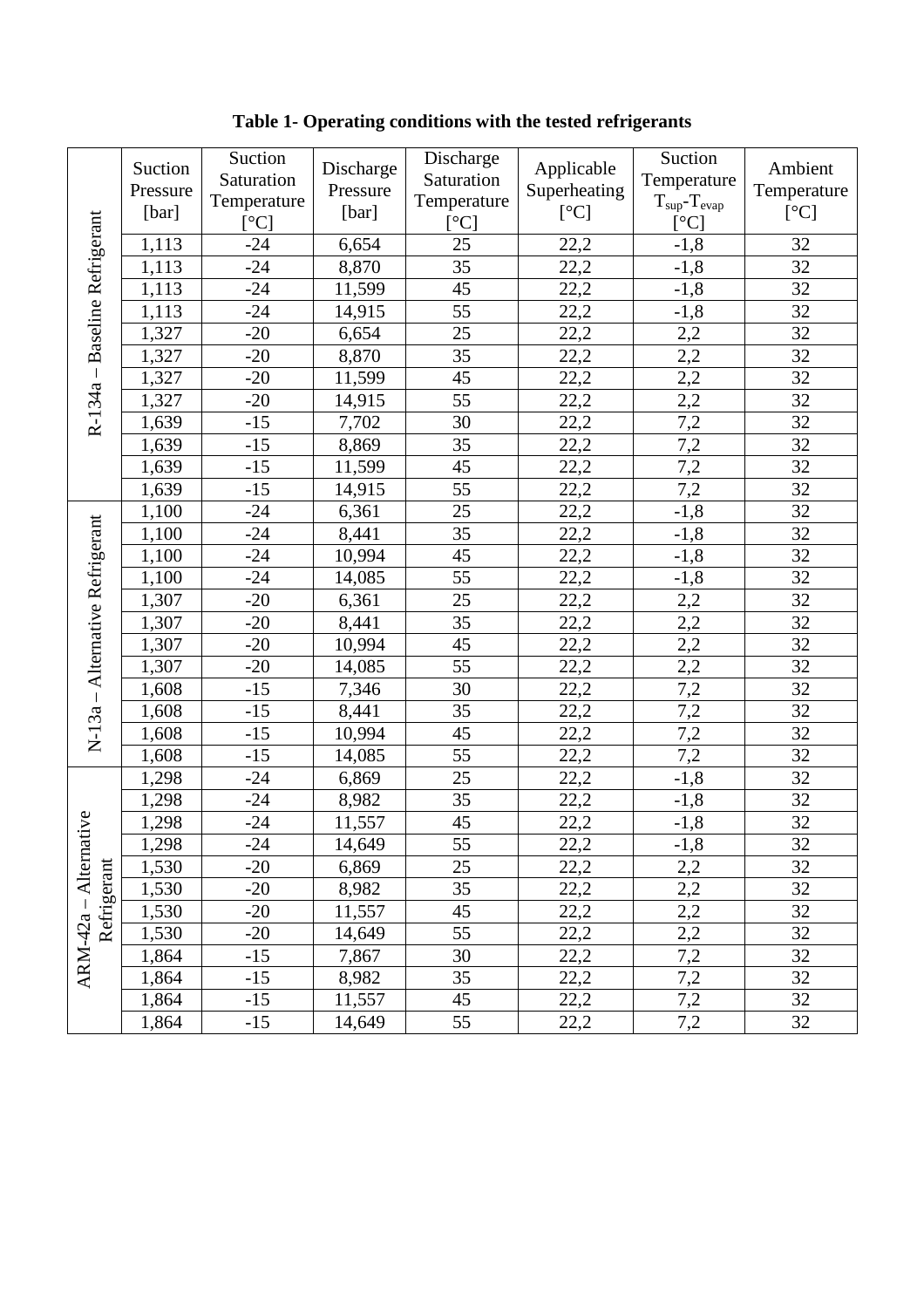### c. Description and Size of Test Loop

The figure below shows a schematic drawing of the calorimeter and its main components.



**Figure 2 - Calorimeter test apparatus** 

Pressure and temperature are measured by absolute pressure transducers and resistance temperature detectors (PT100), respectively. Both expansion valves are used to control the compressor inlet and outlet pressure, whereas the electric heaters were used to guarantee that only fluid at the superheated state entered at the mass flow meter and the compressor. A pressure-enthalpy diagram is shown in the Figure 3. It is important to mention that a heat loss along the apparatus tubing is presented from point 5 to 6 on the pressure-enthalpy diagram.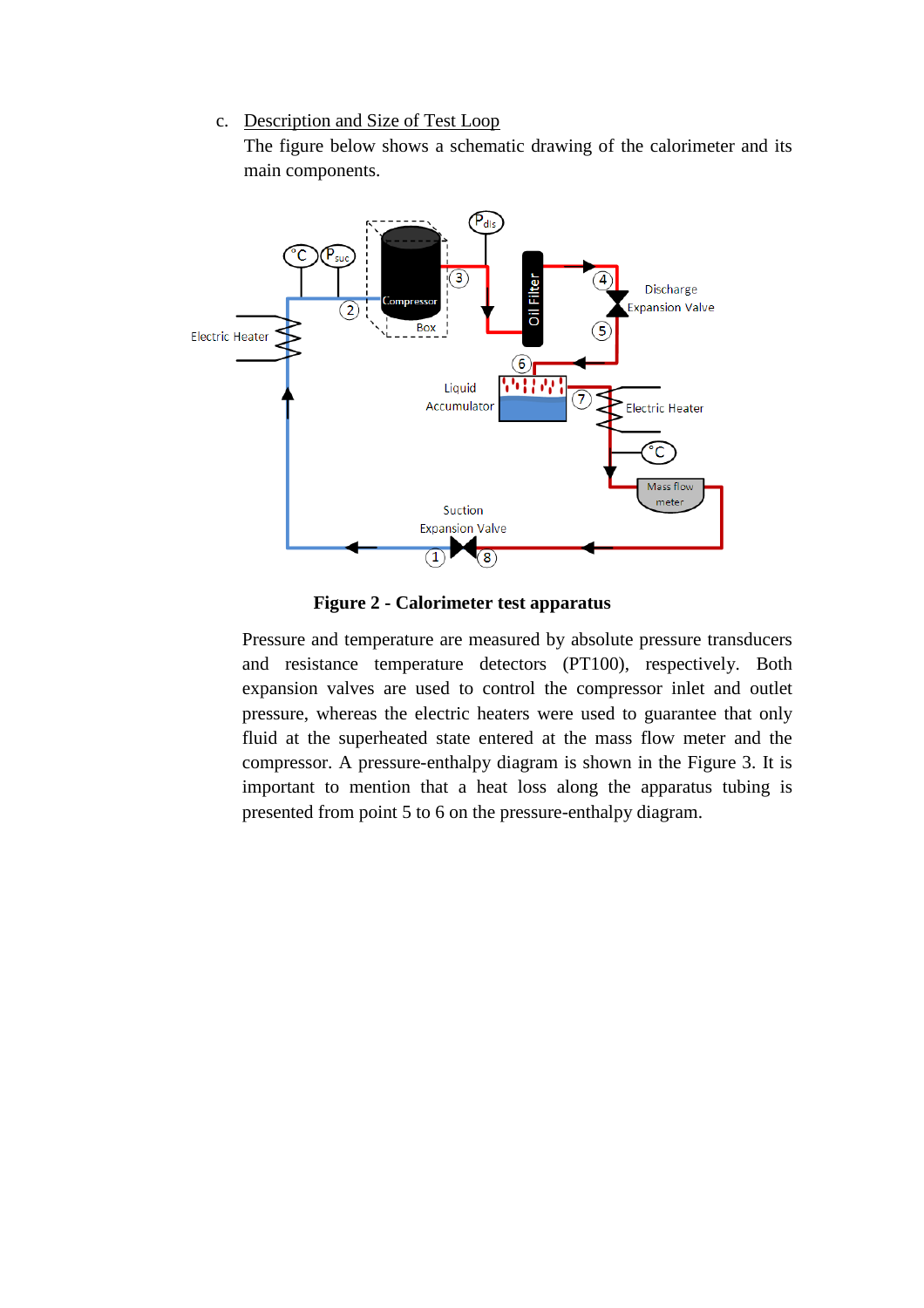

**Figure 3 – Pressure x Enthalpy diagram** 

The air temperature inside the box was controlled by an electric heater and an embedded refrigerating system, as shown in the Figure 4.



**Figure 4 - Compressor Box**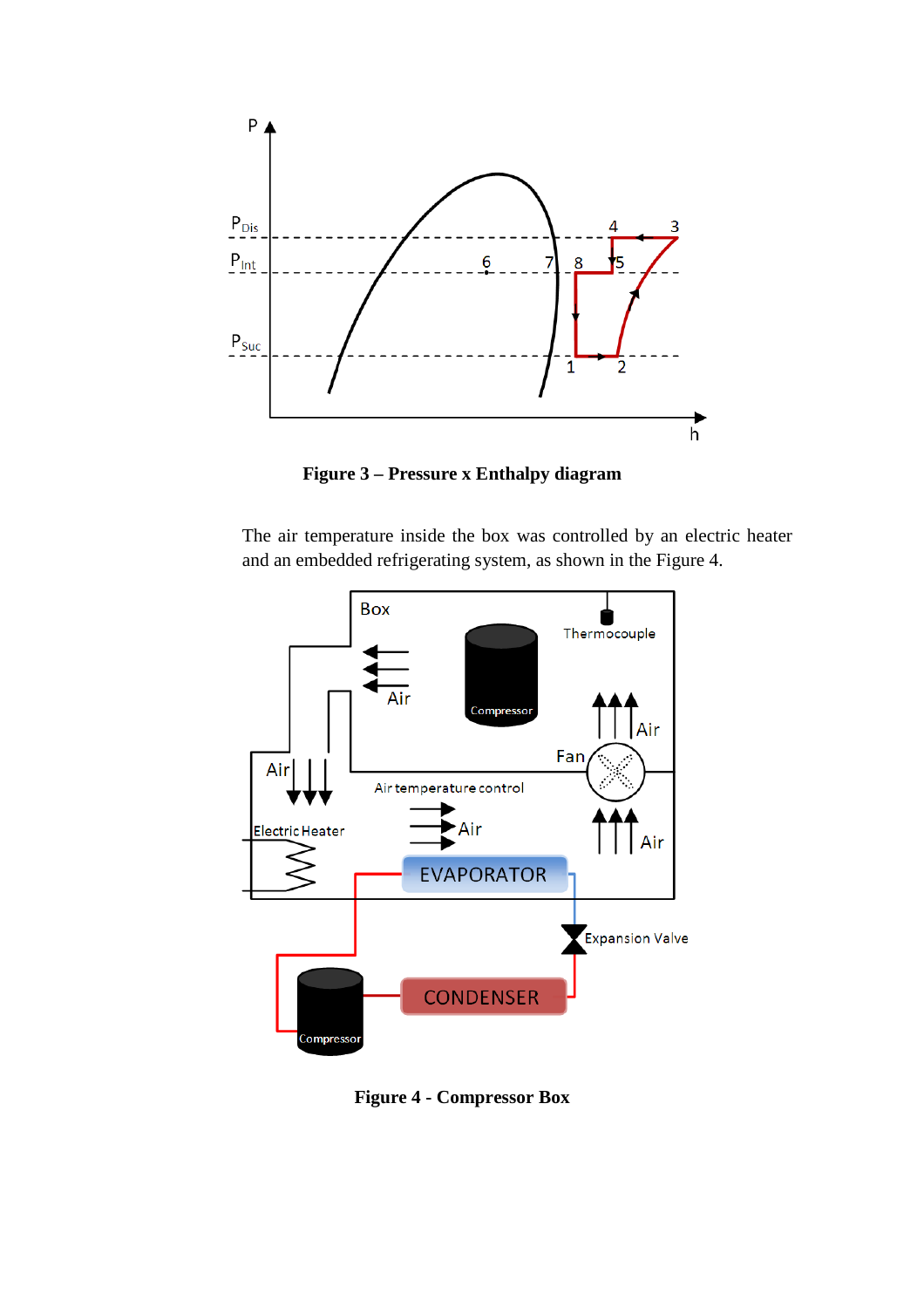

**Figure 5 – Calorimeter** 



**Figure 6 - Calorimeter**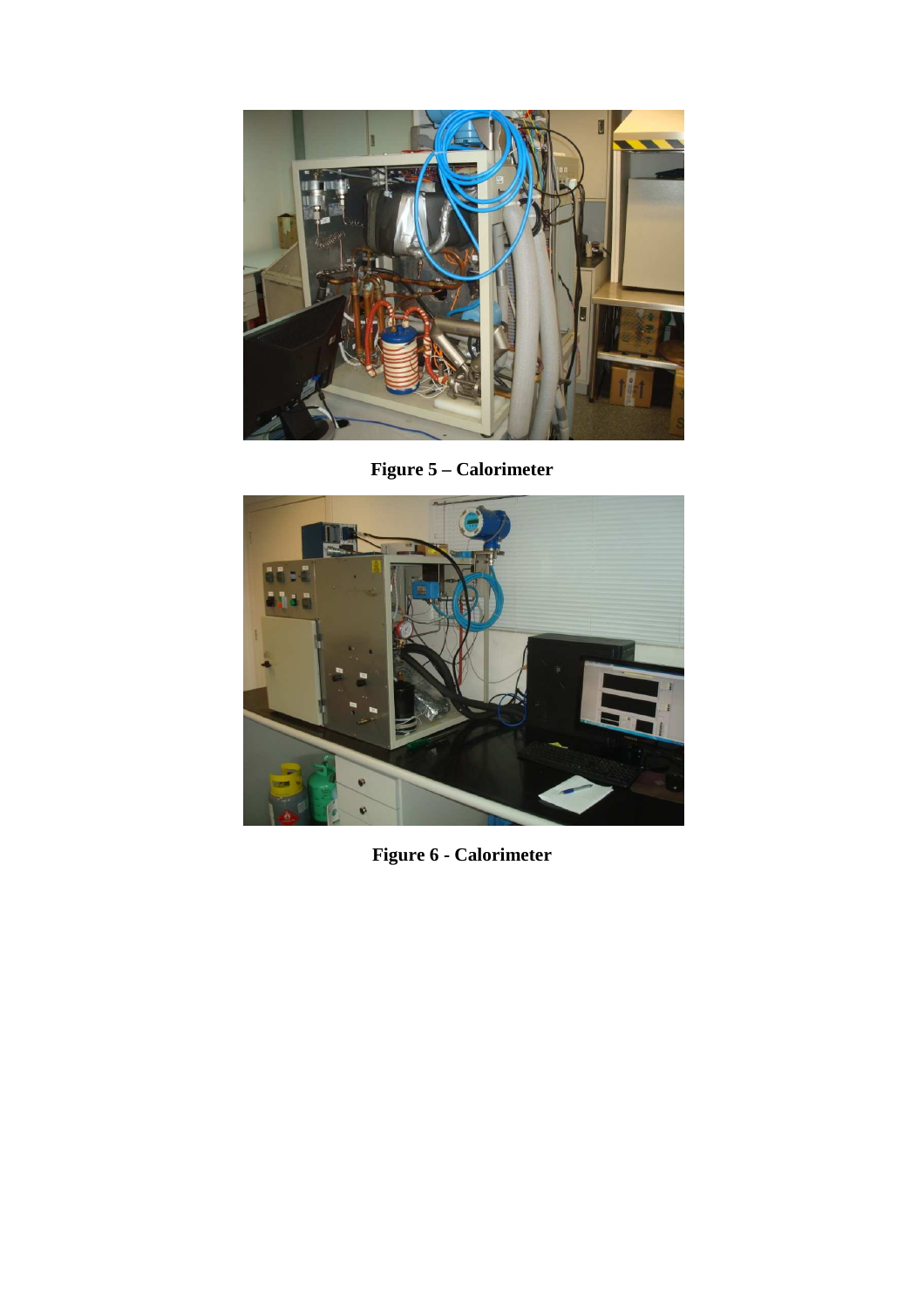The measurement instruments used in the calorimeter are listed in Table 2, with the associated accuracy.

| Type                               | Model                     | Accuracy                                 |
|------------------------------------|---------------------------|------------------------------------------|
| Mass Flow meter                    | Metroval - RHM015         | $\pm 0.10\%$ of flow rate                |
| Power transducer                   | Yokogawa $-2285A$         | $\pm 0.5\%$ of full scale                |
| <b>Suction Pressure Transducer</b> | Wika $- P10$ 1-9 bar      | $\pm 0.05\%$ of full scale               |
| Discharge Pressure Transducer      | Wika – P10 1-39 bar       | $\pm 0.05\%$ of full scale               |
|                                    |                           | $\pm (0.15 + 0.002 \times T)$ where T is |
| <b>PT100</b>                       |                           | the measured temperature.                |
|                                    |                           | $E_{\text{max}} = \pm 0.45$ °C           |
|                                    | National Instruments SCXI |                                          |
| Data acquisition                   | 1000 / SCXI1102 / SCXI    | $\pm 0.05\%$                             |
|                                    | 1303                      |                                          |

### **Table 2 - Instrumentation and catalog accuracy**

### 3. Results

The comparison results discussed in this topic are tabulated in Appendix A. All results presented are raw test data, except results Tables 8 to 12.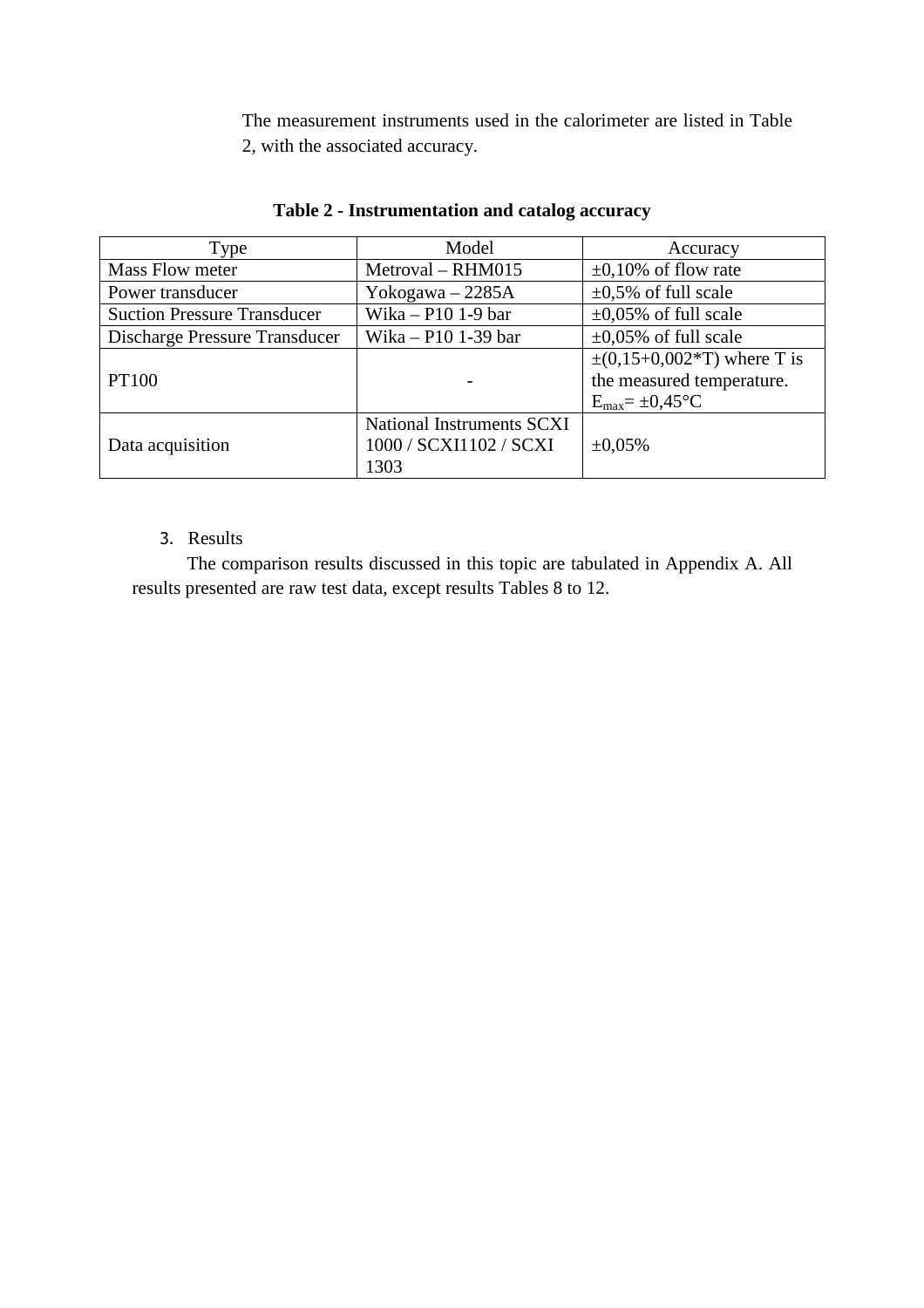# Appendix A

#### Tabular Data

The uncertainties calculated for table 3 to 5, were obtained according with the equations presented below:

$$
u(E_{max})=\frac{E_{max}}{\sqrt{3}}
$$

$$
\boldsymbol{U} = \pm \boldsymbol{u}(E_{max}) \times \boldsymbol{t}
$$

Where:

 $E_{max}$ : Maximum error

 $\bm{u}(\bm{E}_{\bm{max}})$  : Standard uncertainty relative for maximum error

 $U: Expanded$  uncertainty

 $t: Student's coefficient for 95,45\% of probability and$ 

infinite degrees of liberty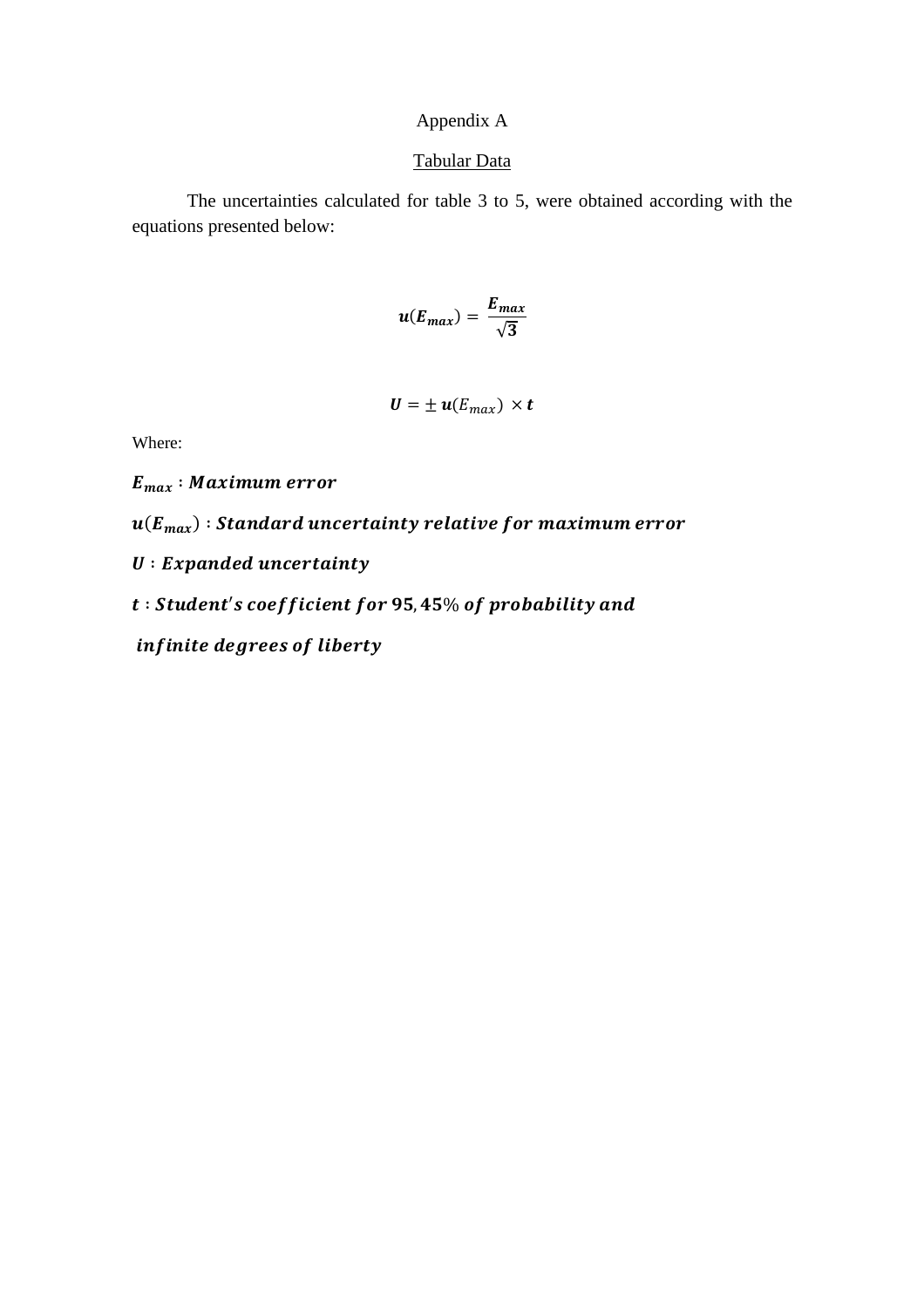|                                                                        | R-134a                                |                     |                      |                     |                       |                      |                      |                      |                       |                      |                      |                     |                       |
|------------------------------------------------------------------------|---------------------------------------|---------------------|----------------------|---------------------|-----------------------|----------------------|----------------------|----------------------|-----------------------|----------------------|----------------------|---------------------|-----------------------|
| <b>Points</b><br><b>Evaluated</b>                                      | <b>UNIT</b>                           | $\mathbf{1}$        | $\overline{2}$       | 3                   | $\overline{4}$        | 5                    | 6                    | 7                    | 8                     | 9                    | 10                   | 11                  | 12                    |
| Evaporating<br>Temperature                                             | $\mathrm{^{\circ}F}$<br>$(^{\circ}C)$ | $-11$<br>$(-24)$    | $-11$<br>$(-24)$     | $-11$<br>$(-24)$    | $-11$<br>$(-24)$      | $-4$<br>$(-20)$      | $-4$<br>$(-20)$      | $-4$<br>$(-20)$      | $-4$<br>$(-20)$       | 5<br>$(-15)$         | 5<br>$(-15)$         | 5<br>$(-15)$        | 5<br>$(-15)$          |
| Condensing<br>Temperature                                              | $\mathrm{P}$<br>$(^{\circ}C)$         | 77<br>(25)          | 95<br>(35)           | 113<br>(45)         | 131<br>(55)           | 77<br>(25)           | 95<br>(35)           | 113<br>(45)          | 131<br>(55)           | 86<br>(30)           | 95<br>(35)           | 113<br>(45)         | 131<br>(55)           |
| Discharge<br>Temperature                                               | $\mathrm{^{\circ}F}$<br>(C)           | 141<br>(61)         | 146<br>(63)          | 151<br>(66)         | 157<br>(69)           | 143<br>(62)          | 149<br>(65)          | 155<br>(69)          | 161<br>(72)           | 141<br>(61)          | 147<br>(64)          | 156<br>(69)         | 162<br>(72)           |
| Applicable<br>Superheating                                             | $\mathrm{P}$<br>(C)                   | 40<br>(22,2)        | 40<br>(22,2)         | 40<br>(22,2)        | 40<br>(22,2)          | 40<br>(22,2)         | 40<br>(22,2)         | 40<br>(22,2)         | 40<br>(22,2)          | 40<br>(22,2)         | 40<br>(22,2)         | 40<br>(22,2)        | 40<br>(22,2)          |
| Applicable<br>Subcooling                                               | $\mathrm{^{\circ}F}$<br>$(^{\circ}C)$ | 10<br>(5)           | 10<br>(5)            | 10<br>(5)           | 10<br>(5)             | 10<br>(5)            | 10<br>(5)            | 10<br>(5)            | 10<br>(5)             | 10<br>(5)            | 10<br>(5)            | 10<br>(5)           | 10<br>(5)             |
| Compressor<br>Capacity                                                 | Btu/h<br>(W)                          | 725<br>(212)        | 634<br>(186)         | 544<br>(159)        | 446<br>(131)          | 895<br>(262)         | 798<br>(234)         | 671<br>(197)         | 569<br>(167)          | 1116<br>(327)        | 1053<br>(309)        | 925<br>(271)        | 779<br>(228)          |
| Refrigerant<br>mass<br>flow rate                                       | kg/h<br>(lbm/<br>h)                   | 4,38<br>(9,7)       | 4,17<br>(9,2)        | 3,94<br>(8,7)       | 3,61<br>(7,9)         | 5,33<br>(11,7)       | 5,17<br>(11,4)       | 4,77<br>(10,5)       | 4,51<br>(9,9)         | 6,78<br>(15,0)       | 6,68<br>(14,7)       | 6,43<br>(14,2)      | 6,02<br>(13,3)        |
| Mass flow<br>rate<br>uncertainty                                       | kg/h                                  | $\pm 0.04$          | $\pm 0.04$           | $\pm 0.04$          | $\pm 0.04$            | $\pm 0.04$           | $\pm 0.04$           | $\pm 0.04$           | $\pm 0.04$            | $\pm 0.04$           | $\pm 0.04$           | $\pm 0.04$          | $\pm 0.04$            |
| Current                                                                | A                                     | 0,56                | 0,60                 | 0,63                | 0,64                  | 0,61                 | 0,66                 | 0,69                 | 0,73                  | 0,71                 | 0,73                 | 0,79                | 0,83                  |
| Current<br>uncertainty                                                 | A                                     | $\pm 0.03$          | $\pm 0.03$           | $\pm 0.03$          | $\pm 0.03$            | $\pm 0.03$           | $\pm 0.03$           | $\pm 0.03$           | $\pm 0.03$            | $\pm 0.03$           | $\pm 0.03$           | $\pm 0.03$          | $\pm 0.03$            |
| Power Input                                                            | W                                     | 118,6               | 126,6                | 132,2               | 135,2                 | 127,3                | 138,2                | 145,1                | 152,5                 | 150,1                | 154,1                | 165,2               | 174,2                 |
| Power Input<br>uncertainty                                             | W                                     | $\pm 2.9$           | $\pm 2.9$            | $\pm 2.9$           | $\pm 2.9$             | $\pm 2.9$            | $\pm 2,9$            | $\pm 2.9$            | $\pm 2.9$             | $\pm 2,9$            | $\pm 2.9$            | $\pm 2.9$           | $\pm 2.9$             |
| EER                                                                    | $\mathbf{Btu}/\mathbf{h}/$<br>W       | 6,11                | 5,01                 | 4,11                | 3,30                  | 7,03                 | 5,78                 | 4,62                 | 3,73                  | 7,43                 | 6,83                 | 5,60                | 4,48                  |
| COP                                                                    | $\mathbf{W}/\mathbf{W}$               | 1,79                | 1,47                 | 1,20                | 0,97                  | 2,06                 | 1,69                 | 1,36                 | 1,09                  | 2,18                 | 2,00                 | 1,64                | 1,31                  |
| $\mbox{COP}_\mathrm{N-13a}$<br>$\mathrm{COP}_{\mathrm{R\text{-}134a}}$ | $\overline{\phantom{a}}$              | 1,18                | 1,12                 | 1,10                | 0,96                  | 0,98                 | 0,98                 | 0,98                 | 0,99                  | 0,98                 | 0,96                 | 0,95                | 0,97                  |
| $\text{COP}_{\text{ARM-42a}^{\prime}}$<br>$COP_{R-134a}$               | $\mathcal{L}$                         | 1,01                | 1,03                 | 1,01                | 0,98                  | 1,02                 | 1,02                 | 1,03                 | 1,02                  | 1,03                 | 1,03                 | 1,02                | 1,00                  |
| Suction<br>Pressure                                                    | bar                                   | $1,113\pm$<br>0,005 | $1,113 \pm$<br>0,005 | $1,113\pm$<br>0,005 | $1,113\pm$<br>0,005   | $1,327 \pm$<br>0,005 | $1,327 \pm$<br>0,005 | $1,327 \pm$<br>0,005 | $1,327 \pm$<br>0,005  | $1,639\pm$<br>0,005  | $1,639\pm$<br>0,005  | $1,639\pm$<br>0,005 | $1,639\pm$<br>0,005   |
| Discharge<br>Pressure                                                  | bar                                   | $6,654\pm$<br>0,023 | $8,870 \pm$<br>0,023 | 11,599<br>±0,023    | 14,915<br>$\pm 0,023$ | $6,654\pm$<br>0,023  | $8,870 \pm$<br>0,023 | 11,599±<br>0,023     | $14,915 \pm$<br>0,023 | $7,702 \pm$<br>0,023 | $8,870 \pm$<br>0,023 | 11,599±<br>0,023    | 14,915<br>$\pm 0,023$ |

# **Table 3 - Performance data in tabular form within defined accuracies and ranges of operation**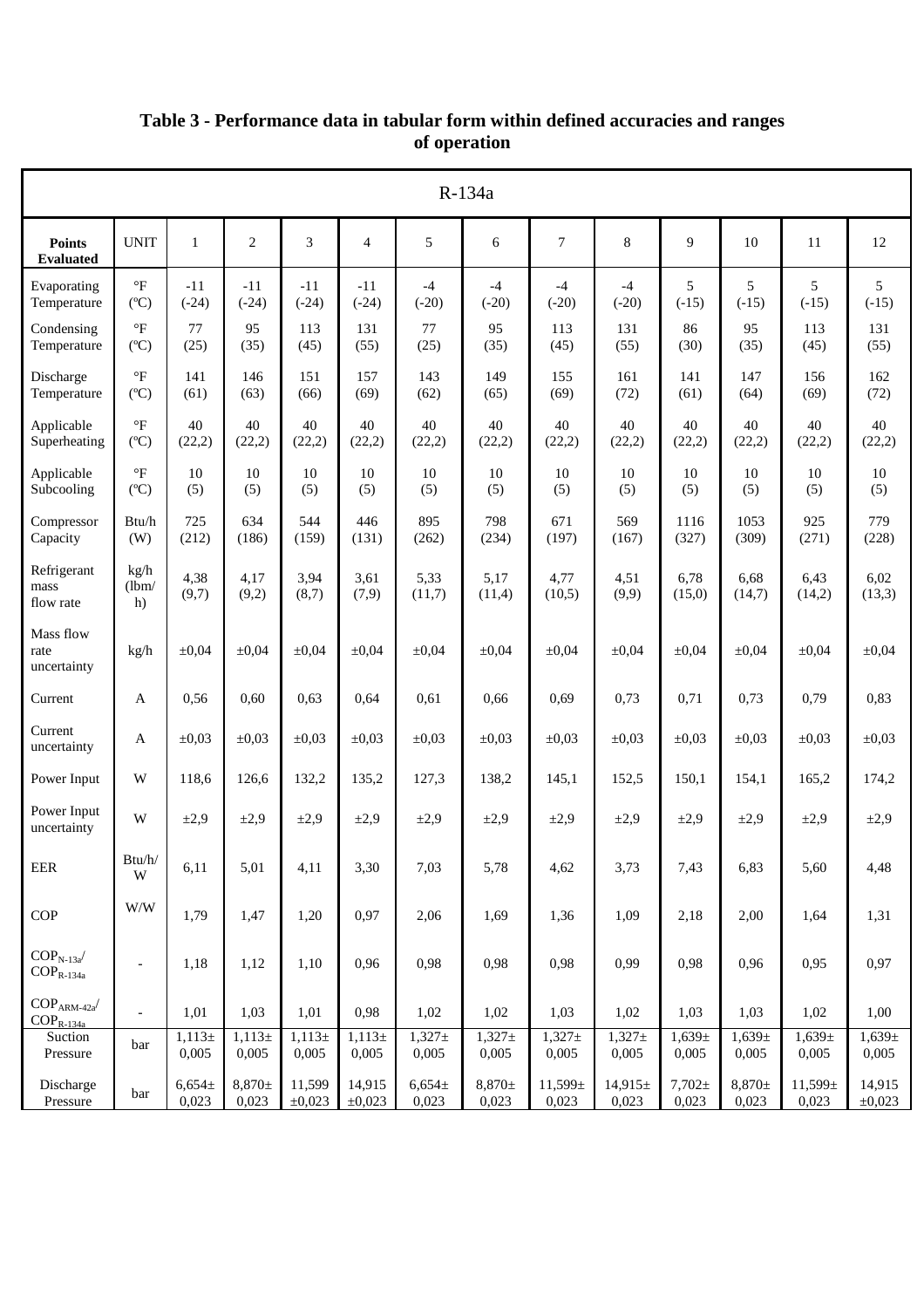|                                                             |                                            |                      |                      |                       |                       |                      | $N-13a$              |                     |                       |                      |                      |                       |                       |
|-------------------------------------------------------------|--------------------------------------------|----------------------|----------------------|-----------------------|-----------------------|----------------------|----------------------|---------------------|-----------------------|----------------------|----------------------|-----------------------|-----------------------|
| <b>Points</b><br><b>Evaluated</b>                           | <b>UNIT</b>                                | 1                    | $\overline{c}$       | 3                     | $\overline{4}$        | 5                    | 6                    | $\tau$              | 8                     | 9                    | 10                   | 11                    | 12                    |
| Evaporating<br>Temperature                                  | $\,{}^{\circ}\mathrm{F}$<br>$(^{\circ}C)$  | $-11$<br>$(-24)$     | $-11$<br>$(-24)$     | $-11$<br>$(-24)$      | $-11$<br>$(-24)$      | $-4$<br>$(-20)$      | $-4$<br>$(-20)$      | $-4$<br>$(-20)$     | $-4$<br>$(-20)$       | 5<br>$(-15)$         | 5<br>$(-15)$         | 5<br>$(-15)$          | 5<br>$(-15)$          |
| Condensing<br>Temperature                                   | $\mathrm{P}$<br>$(C^{\circ}C)$             | 77<br>(25)           | 95<br>(35)           | 113<br>(45)           | 131<br>(55)           | 77<br>(25)           | 95<br>(35)           | 113<br>(45)         | 131<br>(55)           | 86<br>(30)           | 95<br>(35)           | 113<br>(45)           | 131<br>(55)           |
| Discharge<br>Temperature                                    | $\,{}^{\circ}\mathrm{F}$<br>$(C^{\circ}C)$ | 137<br>(58)          | 144<br>(62)          | 150<br>(65)           | 152<br>(67)           | 138<br>(59)          | 144<br>(62)          | 152<br>(67)         | 156<br>(69)           | 137<br>(59)          | 142<br>(61)          | 148<br>(65)           | 156<br>(69)           |
| Applicable<br>Superheating                                  | $\circ$ F<br>$(^{\circ}C)$                 | 40<br>(22,2)         | 40<br>(22,2)         | 40<br>(22,2)          | 40<br>(22,2)          | 40<br>(22,2)         | 40<br>(22,2)         | 40<br>(22,2)        | 40<br>(22,2)          | 40<br>(22,2)         | 40<br>(22,2)         | 40<br>(22,2)          | 40<br>(22,2)          |
| Applicable<br>Subcooling                                    | $\,{}^{\circ}\mathrm{F}$<br>$(C^{\circ}C)$ | 10<br>(5)            | 10<br>(5)            | 10<br>(5)             | 10<br>(5)             | 10<br>(5)            | 10<br>(5)            | 10<br>(5)           | 10<br>(5)             | 10<br>(5)            | 10<br>(5)            | 10<br>(5)             | $10\,$<br>(5)         |
| Compressor<br>Capacity                                      | Btu/h<br>(W)                               | 839<br>(246)         | 754<br>(221)         | 647<br>(190)          | 459<br>(134)          | 865<br>(254)         | 764<br>(224)         | 647<br>(190)        | 534<br>(157)          | 1112<br>(326)        | 997<br>(292)         | 866<br>(254)          | 736<br>(216)          |
| Refrigerant<br>mass<br>flow rate                            | kg/h<br>(lbm)<br>h)                        | 5,56<br>(12,2)       | 5,47<br>(12,1)       | 5,21<br>(11,5)        | 4,15<br>(9,2)         | 5,62<br>(12,4)       | 5,44<br>(12,0)       | 5,10<br>(11,3)      | 4,72<br>(10,4)        | 7,07<br>(15,6)       | 6,93<br>(15,3)       | 6,65<br>(14,7)        | 6,31<br>(13,9)        |
| Mass flow<br>rate<br>uncertainty                            | kg/h                                       | $\pm 0,04$           | $\pm 0,04$           | $\pm 0.04$            | $\pm 0.04$            | $\pm 0,04$           | $\pm 0.04$           | $\pm 0.04$          | $\pm 0,04$            | $\pm 0,04$           | $\pm 0.04$           | $\pm 0,04$            | $\pm 0,04$            |
| Current                                                     | A                                          | 0,55                 | 0,64                 | 0,68                  | 0,69                  | 0,60                 | 0.61                 | 0,68                | 0,69                  | 0,70                 | 0,72                 | 0,77                  | 0,85                  |
| Current<br>uncertainty                                      | A                                          | $\pm 0.03$           | $\pm 0.03$           | $\pm 0.03$            | $\pm 0.03$            | $\pm 0.03$           | $\pm 0.03$           | $\pm 0.03$          | $\pm 0.03$            | $\pm 0.03$           | $\pm 0.03$           | $\pm 0.03$            | $\pm 0.03$            |
| Power Input                                                 | W                                          | 116,3                | 135,1                | 142,6                 | 144,7                 | 125,2                | 134,7                | 143,2               | 144,8                 | 146,7                | 151,3                | 162,4                 | 169,1                 |
| Power Input<br>uncertainty                                  | W                                          | $\pm 2,9$            | $\pm 2.9$            | $\pm 2.9$             | $\pm 2,9$             | $\pm 2.9$            | $\pm 2,9$            | $\pm 2,9$           | $\pm 2.9$             | $\pm 2.9$            | $\pm 2,9$            | $\pm 2.9$             | $\pm 2,9$             |
| EER                                                         | Btu/h<br>/W                                | 7,22                 | 5,58                 | 4,53                  | 3,17                  | 6,91                 | 5,67                 | 4,52                | 3,69                  | 7,26                 | 6,59                 | 5,33                  | 4,35                  |
| COP                                                         | W/W                                        | 2,12                 | 1,64                 | 1,33                  | 0,93                  | 2,02                 | 1,66                 | 1,32                | 1,08                  | 2,13                 | 1,93                 | 1,56                  | 1,28                  |
| $\mbox{COP}_\mathrm{N-13a}$<br>$\text{COP}_{\text{R-134a}}$ | $\overline{\phantom{a}}$                   | 1,18                 | 1,12                 | 1,10                  | 0,96                  | 0,98                 | 0,98                 | 0,98                | 0,99                  | 0,98                 | 0,96                 | 0,95                  | 0,97                  |
| Suction<br>Pressure                                         | bar                                        | $1,100 \pm$<br>0,005 | $1,100 \pm$<br>0,005 | $1,100\pm$<br>0,005   | $1,100 \pm$<br>0,005  | $1,307\pm$<br>0,005  | $1,307\pm$<br>0,005  | $1,307\pm$<br>0,005 | $1,307\pm$<br>0,005   | $1,608 \pm$<br>0,005 | $1,608 \pm$<br>0,005 | $1,608 \pm$<br>0,005  | $1,608 \pm$<br>0,005  |
| Discharge<br>Pressure                                       | bar                                        | $6,316\pm$<br>0,023  | $8,441 \pm$<br>0,023 | $10,994 \pm$<br>0,023 | $14,085 \pm$<br>0,023 | $6,316 \pm$<br>0,023 | $8,441 \pm$<br>0,023 | 10,994±<br>0,023    | $14,085 \pm$<br>0,023 | $7,346 \pm$<br>0,023 | $8,441 \pm$<br>0,023 | $10,994 \pm$<br>0,023 | $14,085 \pm$<br>0,023 |

## **Table 4 - Performance data in tabular form within defined accuracies and ranges of operation**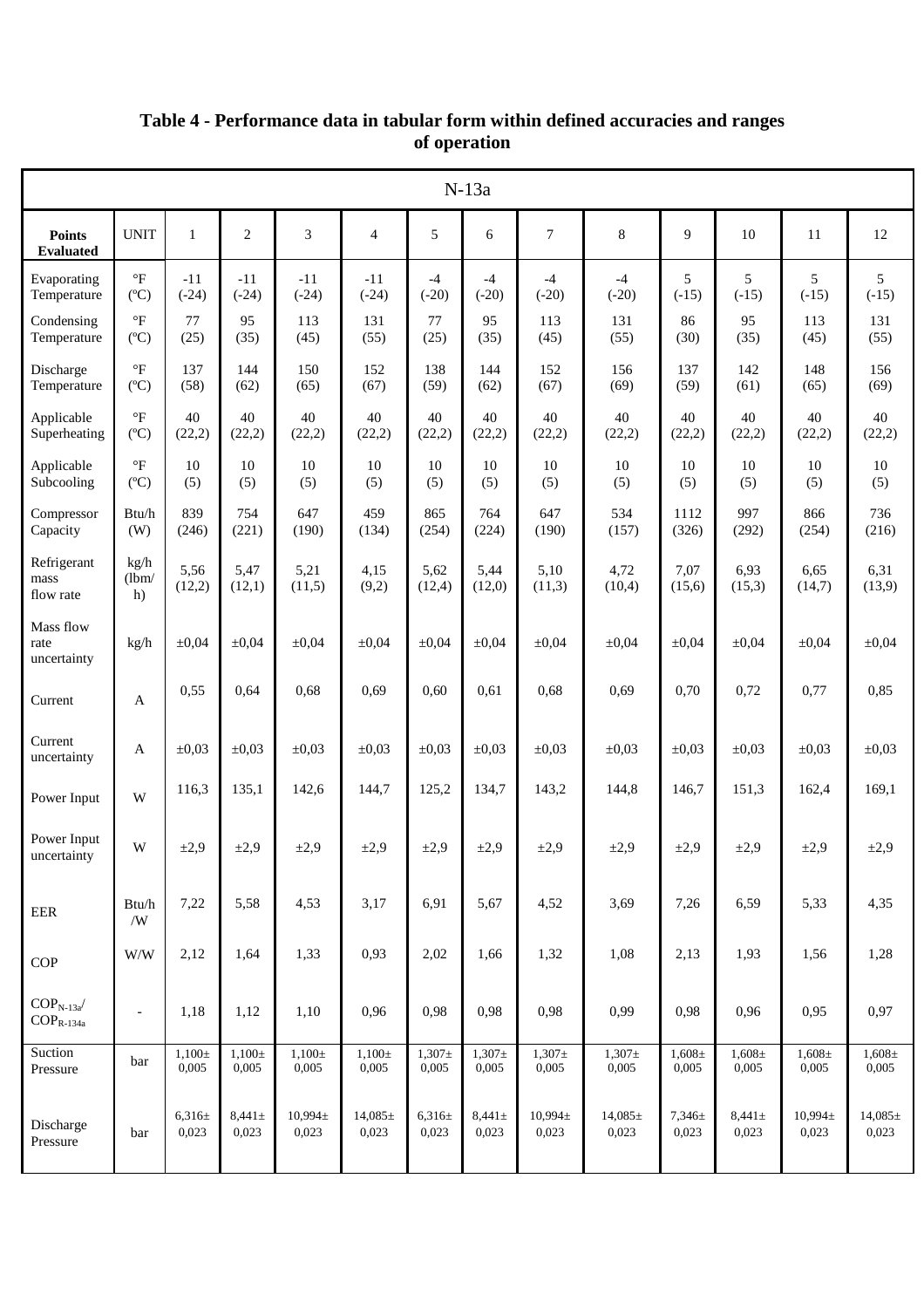|                                                                |                                         |                      |                      |                      |                      |                     | ARM-42a              |                      |                     |                      |                      |                      |                     |
|----------------------------------------------------------------|-----------------------------------------|----------------------|----------------------|----------------------|----------------------|---------------------|----------------------|----------------------|---------------------|----------------------|----------------------|----------------------|---------------------|
| <b>Points</b><br><b>Evaluated</b>                              | <b>UNIT</b>                             | $\mathbf{1}$         | $\overline{2}$       | 3                    | $\overline{4}$       | 5                   | 6                    | $\overline{7}$       | $\,$ 8 $\,$         | 9                    | 10                   | 11                   | 12                  |
| Evaporating<br>Temperature                                     | $\,{}^{\circ}\!F$<br>$(C^{\circ}C)$     | $-11$<br>$(-24)$     | $-11$<br>$(-24)$     | $-11$<br>$(-24)$     | $-11$<br>$(-24)$     | $-4$<br>$(-20)$     | $-4$<br>$(-20)$      | $-4$<br>$(-20)$      | $-4$<br>$(-20)$     | 5<br>$(-15)$         | 5<br>$(-15)$         | 5<br>$(-15)$         | 5<br>$(-15)$        |
| Condensing<br>Temperature                                      | $\mathrm{P}$<br>$(C^{\circ}C)$          | 77<br>(25)           | 95<br>(35)           | 113<br>(45)          | 131<br>(55)          | 77<br>(25)          | 95<br>(35)           | 113<br>(45)          | 131<br>(55)         | 86<br>(30)           | 95<br>(35)           | 113<br>(45)          | 131<br>(55)         |
| Discharge<br>Temperature                                       | $\mathrm{P}$<br>$(C^{\circ}C)$          | 134<br>(57)          | 141<br>(61)          | 146<br>(63)          | 153<br>(67)          | 135<br>(57)         | 141<br>(60)          | 146<br>(63)          | 155<br>(69)         | 137<br>(58)          | 142<br>(61)          | 149<br>(65)          | 158<br>(70)         |
| Applicable<br>Superheating                                     | $\circ$ F<br>$(C^{\circ}C)$             | 40<br>(22,2)         | 40<br>(22,2)         | 40<br>(22,2)         | 40<br>(22,2)         | 40<br>(22,2)        | 40<br>(22,2)         | 40<br>(22,2)         | 40<br>(22,2)        | 40<br>(22,2)         | 40<br>(22,2)         | 40<br>(22,2)         | 40<br>(22,2)        |
| Applicable<br>Subcooling                                       | $\mathrm{^{\circ}F}$<br>$(^{\circ}C)$   | 10<br>(5)            | 10<br>(5)            | 10<br>(5)            | 10<br>(5)            | 10<br>(5)           | 10<br>(5)            | 10<br>(5)            | 10<br>(5)           | 10<br>(5)            | 10<br>(5)            | 10<br>(5)            | 10<br>(5)           |
| Compressor<br>Capacity                                         | Btu/h<br>(W)                            | 811<br>(238)         | 715<br>(210)         | 601<br>(176)         | 477<br>(140)         | 1009<br>(296)       | 887<br>(260)         | 750<br>(220)         | 621<br>(182)        | 1223<br>(358)        | 1154<br>(338)        | 1003<br>(294)        | 830<br>(243)        |
| Refrigerant<br>mass<br>flow rate                               | kg/h<br>(lbm)<br>h)                     | 5,67<br>(12,5)       | 5,52<br>(12,2)       | 5,19<br>(11,4)       | 4,71<br>(10,4)       | 6,91<br>(15,2)      | 6,70<br>(14, 8)      | 6,32<br>(13,9)       | 5,96<br>(13,1)      | 8,56<br>(18,9)       | 8,49<br>(18,7)       | 8,21<br>(18,1)       | 7,69<br>(17,0)      |
| Mass flow<br>rate<br>uncertainty                               | kg/h                                    | $\pm 0.04$           | $\pm 0.04$           | $\pm 0.04$           | $\pm 0.04$           | $\pm 0.04$          | $\pm 0.04$           | $\pm 0.04$           | $\pm 0.04$          | $\pm 0.04$           | $\pm 0.04$           | $\pm 0.04$           | $\pm 0.04$          |
| Current                                                        | A                                       | 0,62                 | 0,66                 | 0,69                 | 0,70                 | 0,67                | 0,72                 | 0,75                 | 0,78                | 0,76                 | 0,78                 | 0,84                 | 0,88                |
| Current<br>uncertainty                                         | A                                       | $\pm 0.03$           | $\pm 0.03$           | $\pm 0.03$           | $\pm 0.03$           | $\pm 0.03$          | $\pm 0.03$           | $\pm 0.03$           | $\pm 0.03$          | $\pm 0.03$           | $\pm 0.03$           | $\pm 0.03$           | $\pm 0.03$          |
| Power Input                                                    | W                                       | 130,9                | 139,0                | 145,1                | 147,1                | 140,8               | 151,0                | 157,2                | 163,4               | 159,8                | 164,0                | 175,6                | 184,6               |
| Power Input<br>uncertainty                                     | W                                       | $\pm 2,9$            | $\pm 2.9$            | $\pm 2,9$            | $\pm 2,9$            | $\pm 2.9$           | $\pm 2,9$            | $\pm 2,9$            | $\pm 2.9$           | $\pm 2.9$            | $\pm 2.9$            | $\pm 2.9$            | $\pm 2,9$           |
| EER                                                            | $\mathbf{Btu}/\mathbf{h}$<br>$\sqrt{W}$ | 6,20                 | 5,14                 | 4,14                 | 3,24                 | 7,17                | 5,87                 | 4,77                 | 3,80                | 7,65                 | 7,04                 | 5,71                 | 4,49                |
| COP                                                            | W/W                                     | 1,82                 | 1,51                 | 1,21                 | 0,95                 | 2,10                | 1,72                 | 1,40                 | 1,11                | 2,24                 | 2,06                 | 1,67                 | 1,32                |
| $\text{COP}_\text{ARM-42a}{}'$<br>$\text{COP}_{\text{R-134a}}$ | $\overline{\phantom{a}}$                | 1,01                 | 1,03                 | 1,01                 | 0,98                 | 1,02                | 1,02                 | 1,03                 | 1,02                | 1,03                 | 1,03                 | 1,02                 | 1,00                |
| Suction<br>Pressure                                            | bar                                     | $1,298 \pm$<br>0,005 | $1,298 \pm$<br>0,005 | $1,298 \pm$<br>0,005 | $1,298 \pm$<br>0,005 | $1,530\pm$<br>0,005 | $1,530\pm$<br>0,005  | $1,530\pm$<br>0,005  | $1,530\pm$<br>0,005 | $1,864\pm$<br>0,005  | $1,864\pm$<br>0,005  | $1,864\pm$<br>0,005  | $1,864\pm$<br>0,005 |
| Discharge<br>Pressure                                          | bar                                     | $6,869\pm$<br>0,023  | $8,982 \pm$<br>0,023 | $11,557\pm$<br>0,023 | 14,649±<br>0,023     | $6,869\pm$<br>0,023 | $8,982 \pm$<br>0,023 | $11,557\pm$<br>0,023 | 14,649±<br>0,023    | $7,867 \pm$<br>0,023 | $8,982 \pm$<br>0,023 | $11,557\pm$<br>0,023 | 14,649±<br>0,023    |

## **Table 5 - Performance data in tabular form within defined accuracies and ranges of operation**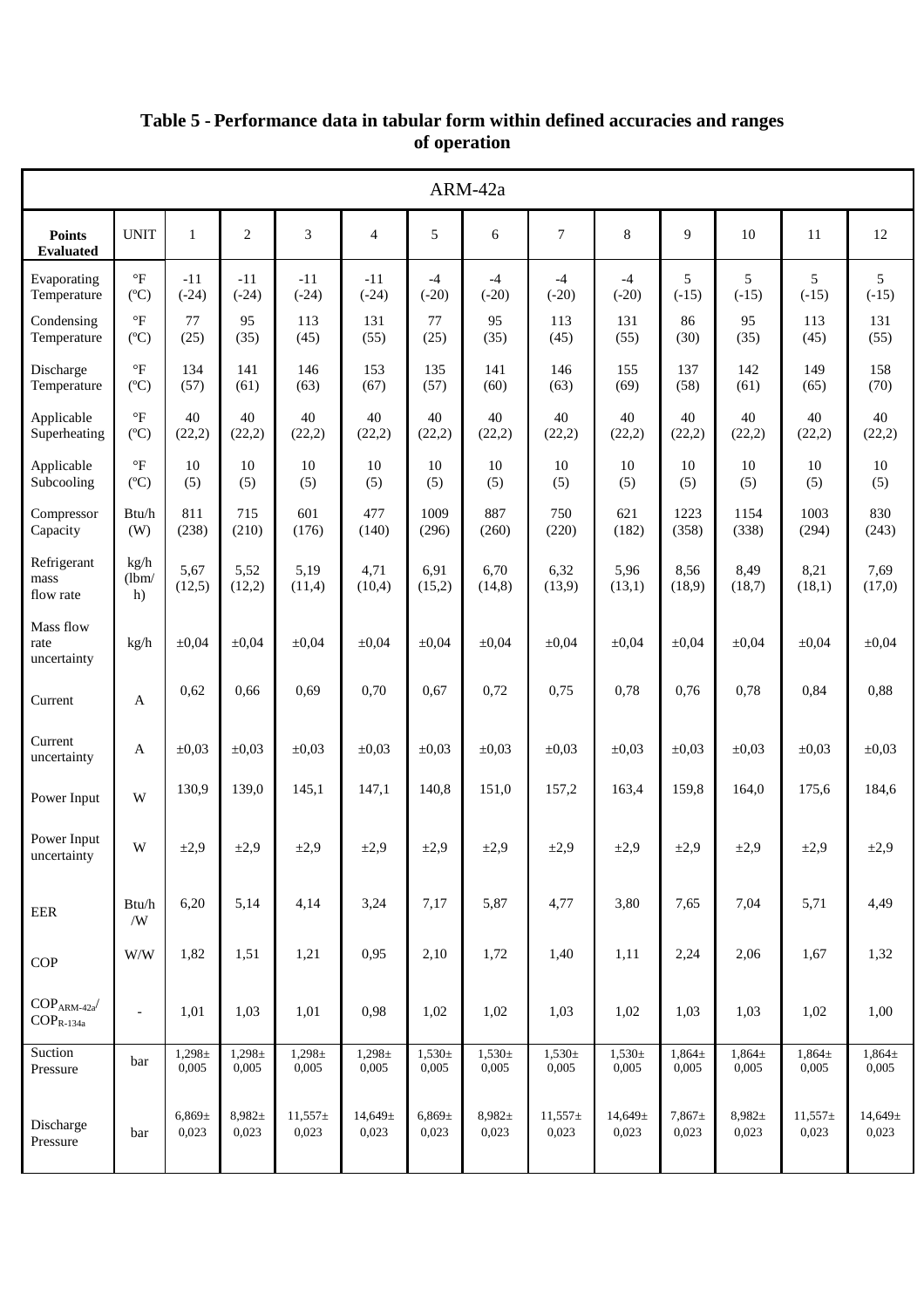|                                                        | Conditions                                                  |          |             |            |
|--------------------------------------------------------|-------------------------------------------------------------|----------|-------------|------------|
| Evaporating<br>Temperature<br>$\lceil$ <sup>o</sup> Cl | Condensing<br>Temperature<br>$\lceil{^\circ}\text{C}\rceil$ | Capacity | Power Input | <b>COP</b> |
| $-24$                                                  | 25                                                          | 15,8%    | $-1,9%$     | 18,1%      |
| $-24$                                                  | 35                                                          | 19,0%    | 6,7%        | 11,5%      |
| $-24$                                                  | 45                                                          | 19,0%    | 7,9%        | 10,3%      |
| $-24$                                                  | 55                                                          | 2,9%     | 7,0%        | $-3,8%$    |
| $-20$                                                  | 25                                                          | $-3,3%$  | $-1,6%$     | $-1,7%$    |
| $-20$                                                  | 35                                                          | $-4,3%$  | $-2,5%$     | $-1,8%$    |
| $-20$                                                  | 45                                                          | $-3,5%$  | $-1,3%$     | $-2,3%$    |
| $-20$                                                  | 55                                                          | $-6,0%$  | $-5,1%$     | $-1,0\%$   |
| $-15$                                                  | 30                                                          | $-4,6%$  | $-2,3%$     | $-2,4%$    |
| $-15$                                                  | 35                                                          | $-5,4%$  | $-1,8%$     | $-3,6%$    |
| $-15$                                                  | 45                                                          | $-6,3%$  | $-1,7%$     | $-4,8%$    |
| $-15$                                                  | 55                                                          | $-5,6%$  | $-2,9%$     | $-2,7%$    |

**Table 6 - Percentage gain of N-13a over R-134a** 

**Table 7 - Percentage gain of ARM-42a over R-134a** 

|                                | Conditions        |          |             |            |
|--------------------------------|-------------------|----------|-------------|------------|
| Evaporating                    | Condensing        |          |             |            |
| Temperature                    | Temperature       | Capacity | Power Input | <b>COP</b> |
| $\lceil{^\circ}\text{C}\rceil$ | $\rm ^{\circ}C$ ] |          |             |            |
| $-24$                          | 25                | 11,9%    | 10,4%       | 1,4%       |
| $-24$                          | 35                | 12,8%    | 9,8%        | 2,8%       |
| $-24$                          | 45                | 10,6%    | 9,8%        | 0,7%       |
| $-24$                          | 55                | 7,0%     | 8,8%        | $-1,6%$    |
| $-20$                          | 25                | 12,8%    | 10,7%       | 1,9%       |
| $-20$                          | 35                | 11,1%    | 9,3%        | 1,6%       |
| $-20$                          | 45                | 11,7%    | 8,3%        | 3,1%       |
| $-20$                          | 55                | 9,1%     | 7,1%        | 1,9%       |
| $-15$                          | 30                | 9,6%     | 6,5%        | 2,9%       |
| $-15$                          | 35                | 9,6%     | 6,4%        | 3,0%       |
| $-15$                          | 45                | 8,5%     | 6,3%        | 2,0%       |
| $-15$                          | 55                | 6,4%     | 6,0%        | 0.4%       |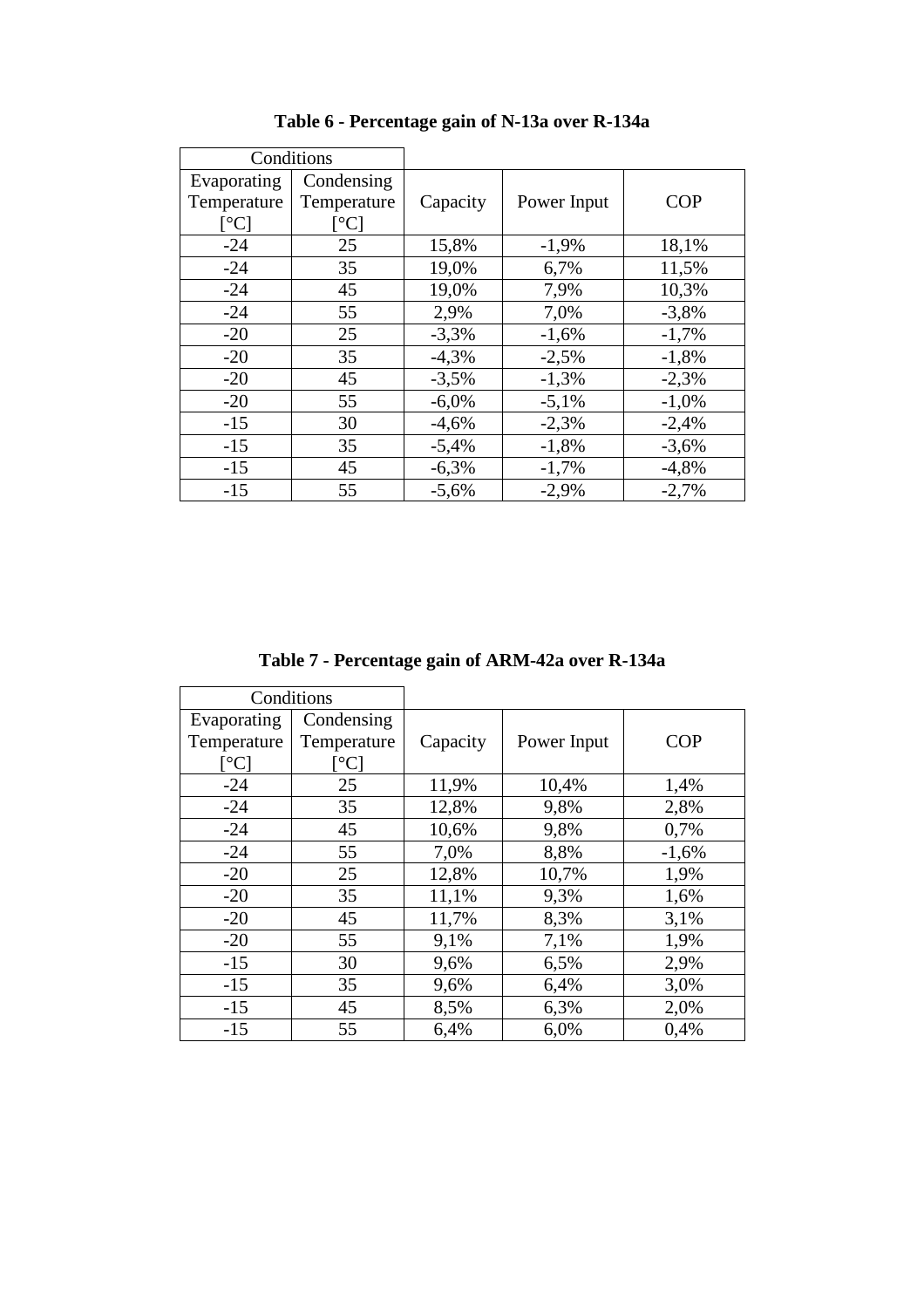# Appendix B

#### Performance Maps

#### − Performance map for R-134a

o Polynomial equation

|                |          | $R-134a$    |            |                       |
|----------------|----------|-------------|------------|-----------------------|
| Coefficients   | Capacity | Power Input | <b>COP</b> | <b>Mass Flow Rate</b> |
| $A_0$          | 1007,57  | 591,99      | 5,47       | $-7,01$               |
| A <sub>1</sub> | 74,18    | 68,97       | 0,25       | $-2,38$               |
| A <sub>2</sub> | 2,71     | 3,20        | 0,01       | $-0,14$               |
| $A_3$          | 0,04     | 0,05        | 0,00       | 0,00                  |
| $A_4$          | 2,30     | 0,14        | $-0,02$    | 0,19                  |
| $A_5$          | $-0,14$  | $-0,01$     | 0,00       | 0,00                  |
| $A_6$          | 0,00     | 0,00        | 0,00       | 0,00                  |
| $A_7$          | 0,11     | $-0,18$     | 0,00       | 0,01                  |
| $A_8$          | 0,00     | 0,00        | 0,00       | 0,00                  |
| A <sub>9</sub> | 0,00     | 0,00        | 0,00       | 0,00                  |

# **Table 8 - Polynomial coefficients**

$$
X = A_0 + (A_1 \times S) + (A_2 \times S^2) + (A_3 \times S^3) + (A_4 \times D) + (A_5 \times D^2) + (A_6 \times D^3) + (A_7 \times S \times D) + (A_8 \times S \times D^2) + (A_9 \times D \times S^2)
$$

where:

A: Equation coefficient, represents compressor performance

S: Suction dew point temperature, [°C]

# D: Discharge dew point temperature, [°C]

X can represent any of the following variables:

- Capacity, [W]
- Power Input, [W]
- $\bullet$  COP, [W/W]
- Mass flow rate, [kg/h]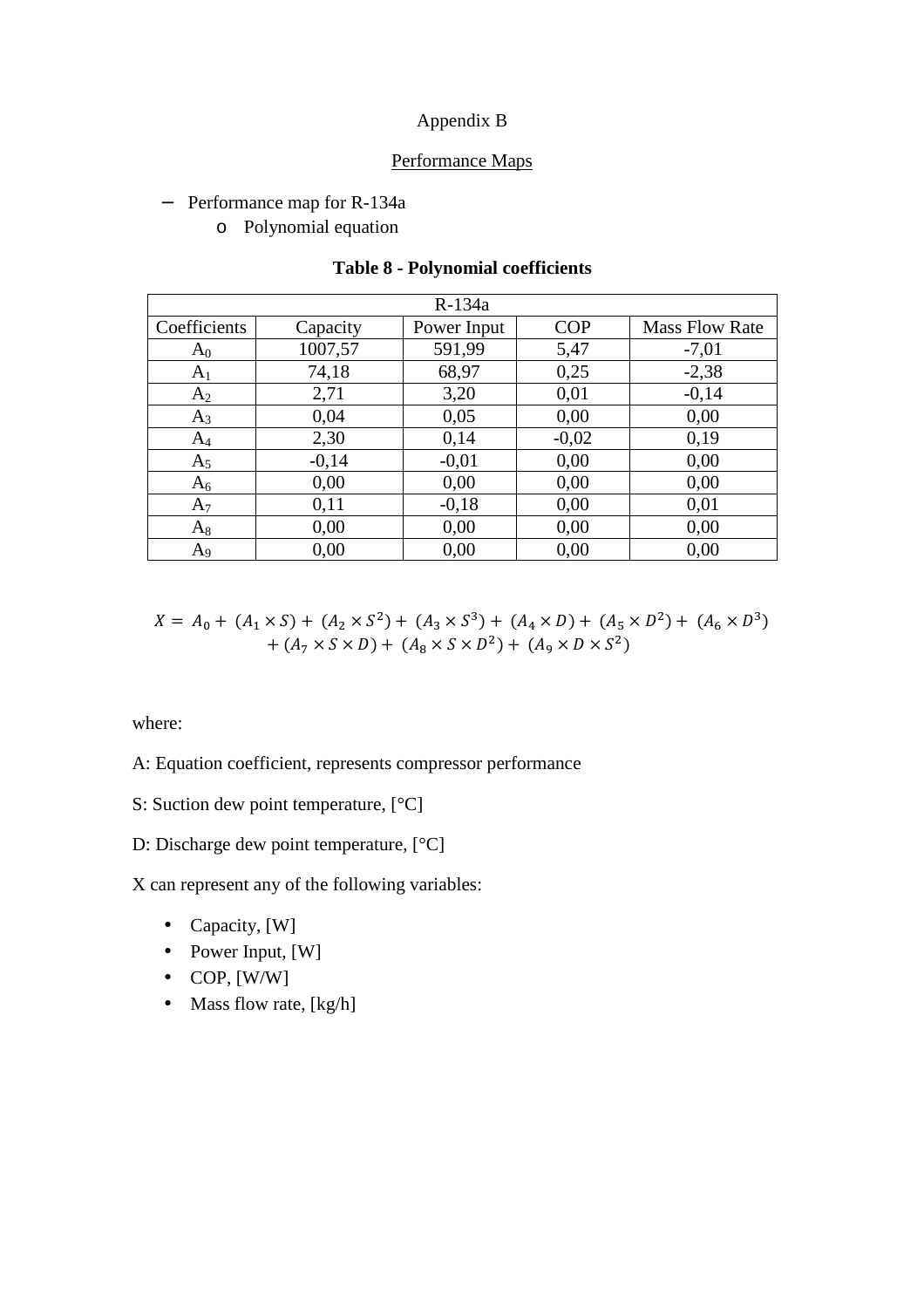o Graphics



**Figure 7 – Cooling capacity for R-134a** 



**Figure 8 - Power Input for R-134a**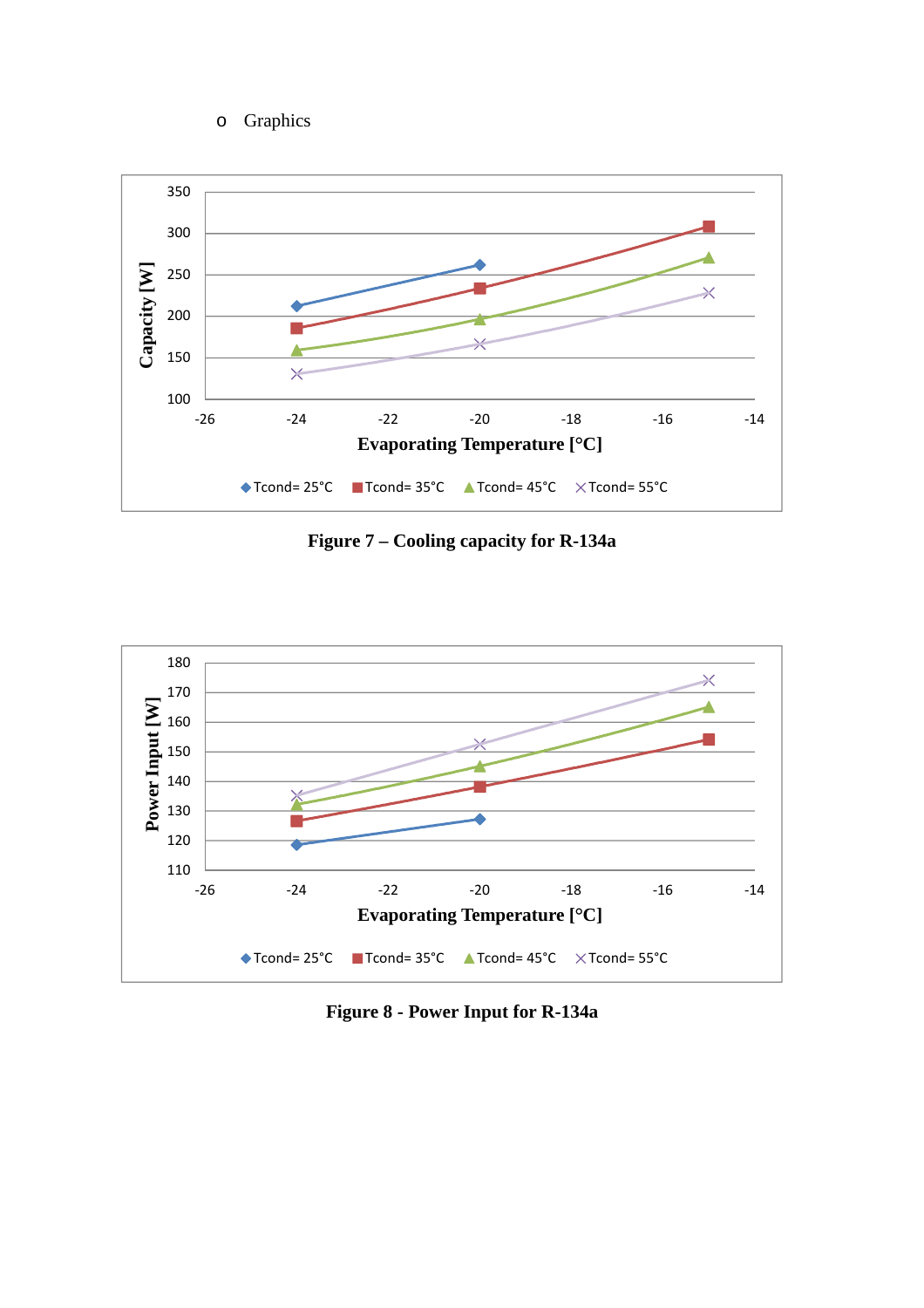

**Figure 9 - COP for R-134a** 



**Figure 10 - Mass flow rate for R-134a**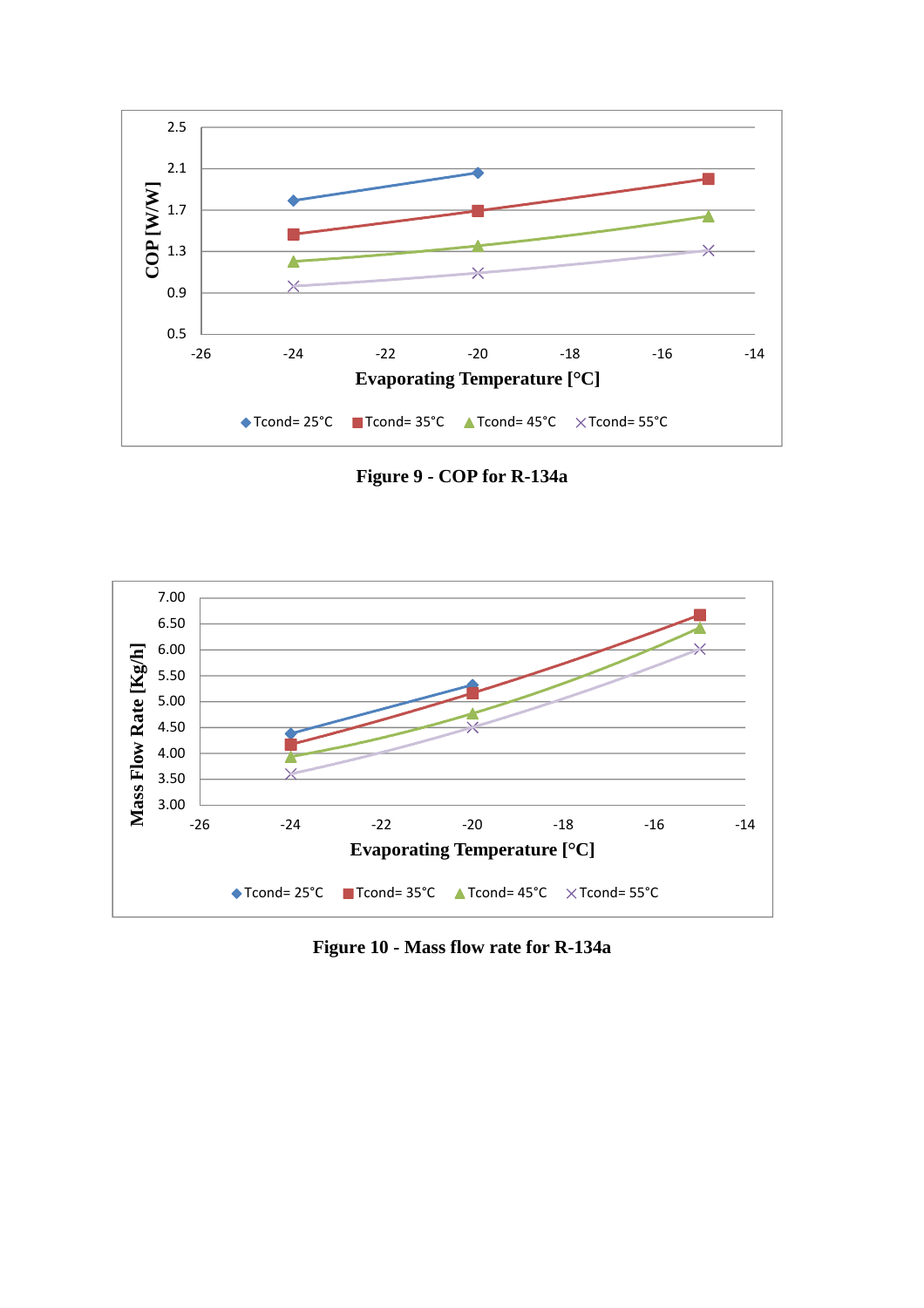### − Performance map for N-13a

o Polynomial equation

|                |          | $N-13a$     |            |                       |
|----------------|----------|-------------|------------|-----------------------|
| Coefficients   | Capacity | Power Input | <b>COP</b> | <b>Mass Flow Rate</b> |
| $A_0$          | 2831,50  | $-80,93$    | 11,91      | 45,23                 |
| A <sub>1</sub> | 278,73   | $-41,87$    | 0,74       | 3,40                  |
| A <sub>2</sub> | 10,53    | $-2,43$     | 0,02       | 0,09                  |
| $A_3$          | 0,14     | $-0,04$     | 0,00       | 0,00                  |
| $A_4$          | $-37,16$ | $-0,22$     | $-0,27$    | $-0,90$               |
| A <sub>5</sub> | 0,36     | 0,09        | 0,00       | 0,01                  |
| $A_6$          | 0,00     | 0,00        | 0,00       | 0,00                  |
| $A_7$          | $-2,06$  | 0,19        | $-0.01$    | $-0,04$               |
| $A_8$          | 0,01     | 0,00        | 0,00       | 0,00                  |
| A <sub>9</sub> | $-0,03$  | 0,01        | 0,00       | 0,00                  |

### **Table 9 - Polynomial coefficients**

 $X = A_0 + (A_1 \times S) + (A_2 \times S^2) + (A_3 \times S^3) + (A_4 \times D) + (A_5 \times D^2) + (A_6 \times D^3)$ +  $(A_7 \times S \times D)$  +  $(A_8 \times S \times D^2)$  +  $(A_9 \times D \times S^2)$ 

where:

- A: Equation coefficient, represents compressor performance
- S: Suction dew point temperature, [°C]
- D: Discharge dew point temperature,  $[°C]$

X can represent any of the following variables:

- Capacity, [W]
- Power Input, [W]
- $\bullet$  COP, [W/W]
- Mass flow rate,  $[kg/h]$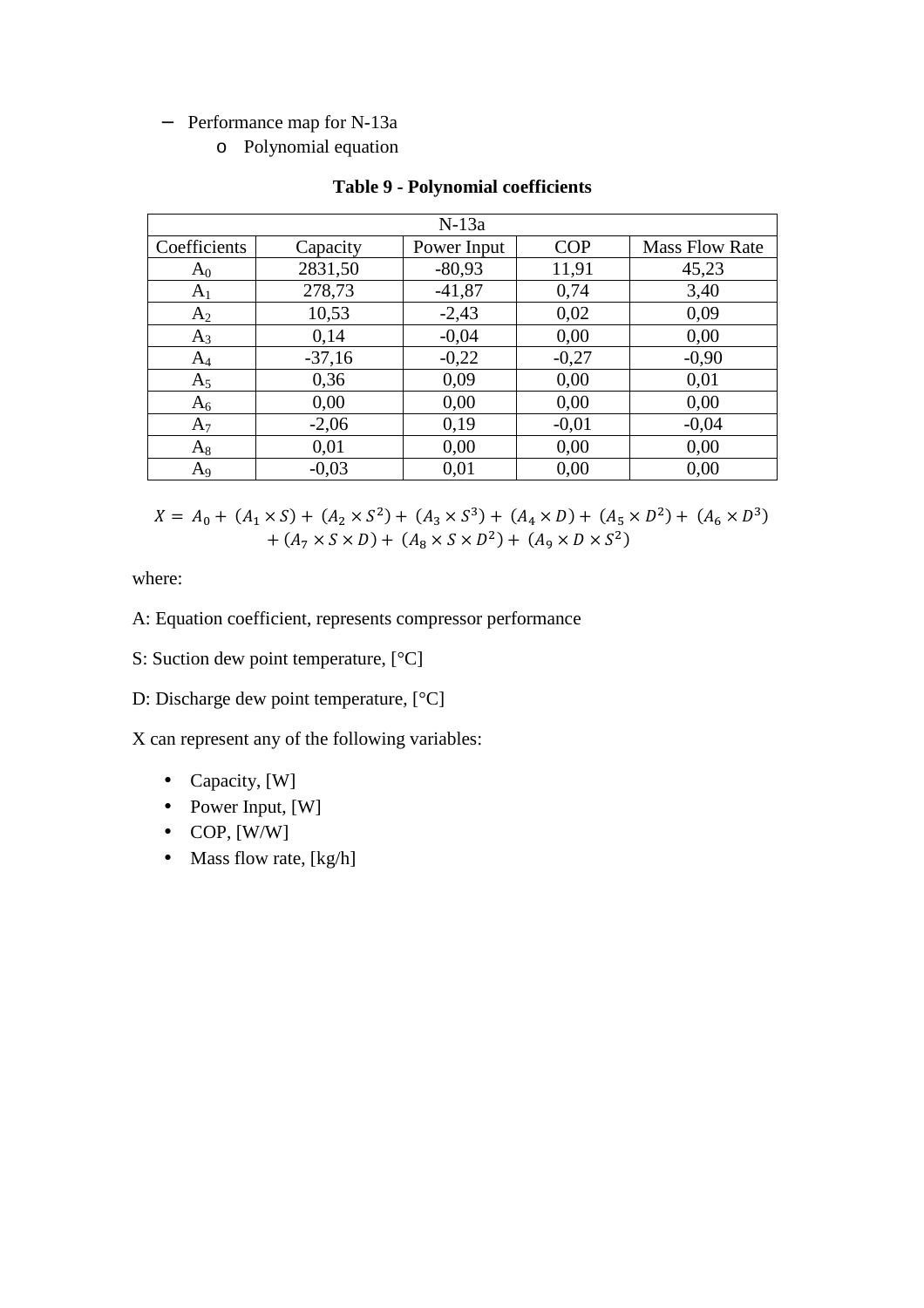o Graphics



**Figure 11 - Cooling capacity for N-13a** 



**Figure 12 - Power Input for N-13a**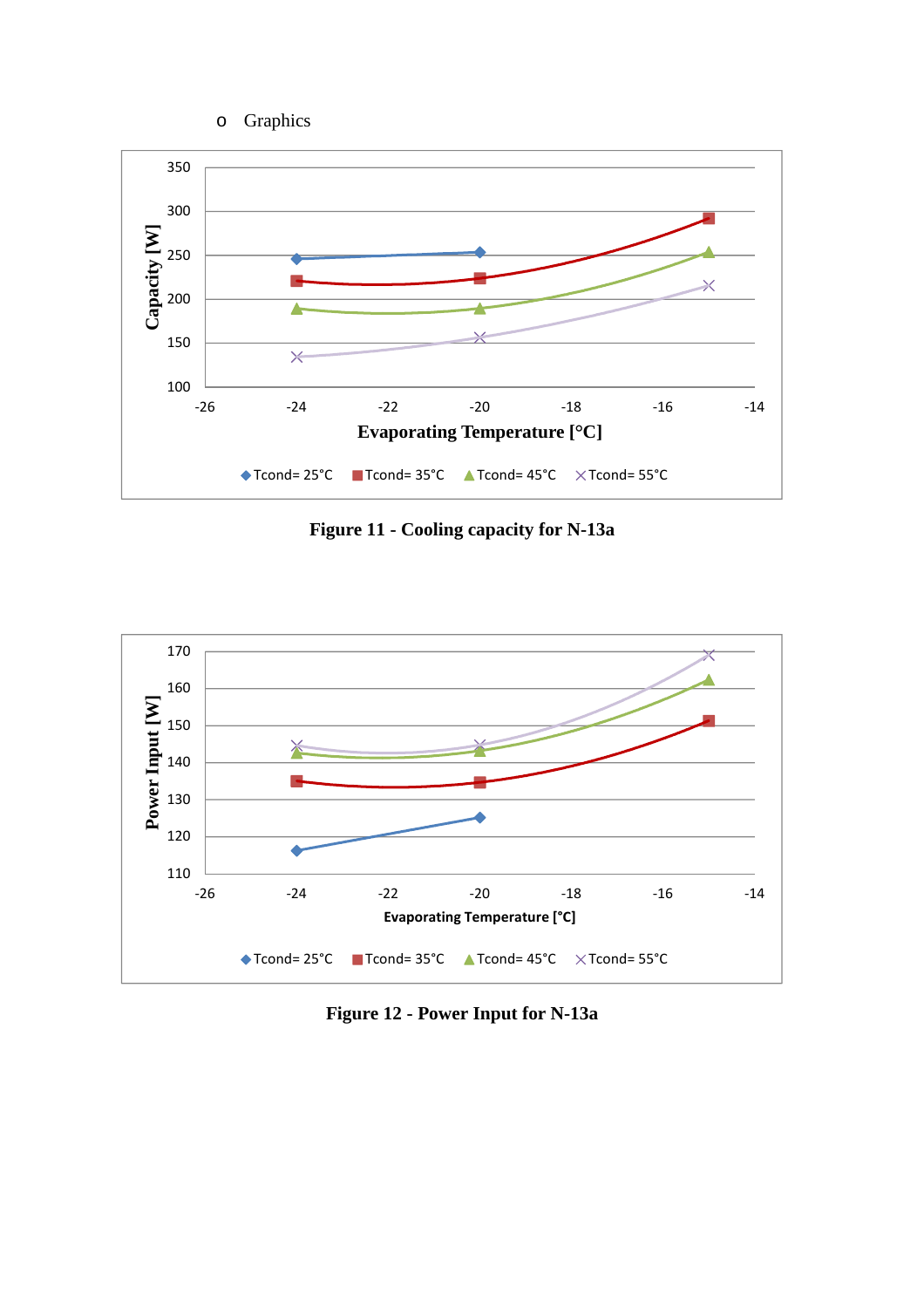

**Figure 13 - COP for N-13a** 



**Figure 14 - Mass flow rate for N-13a**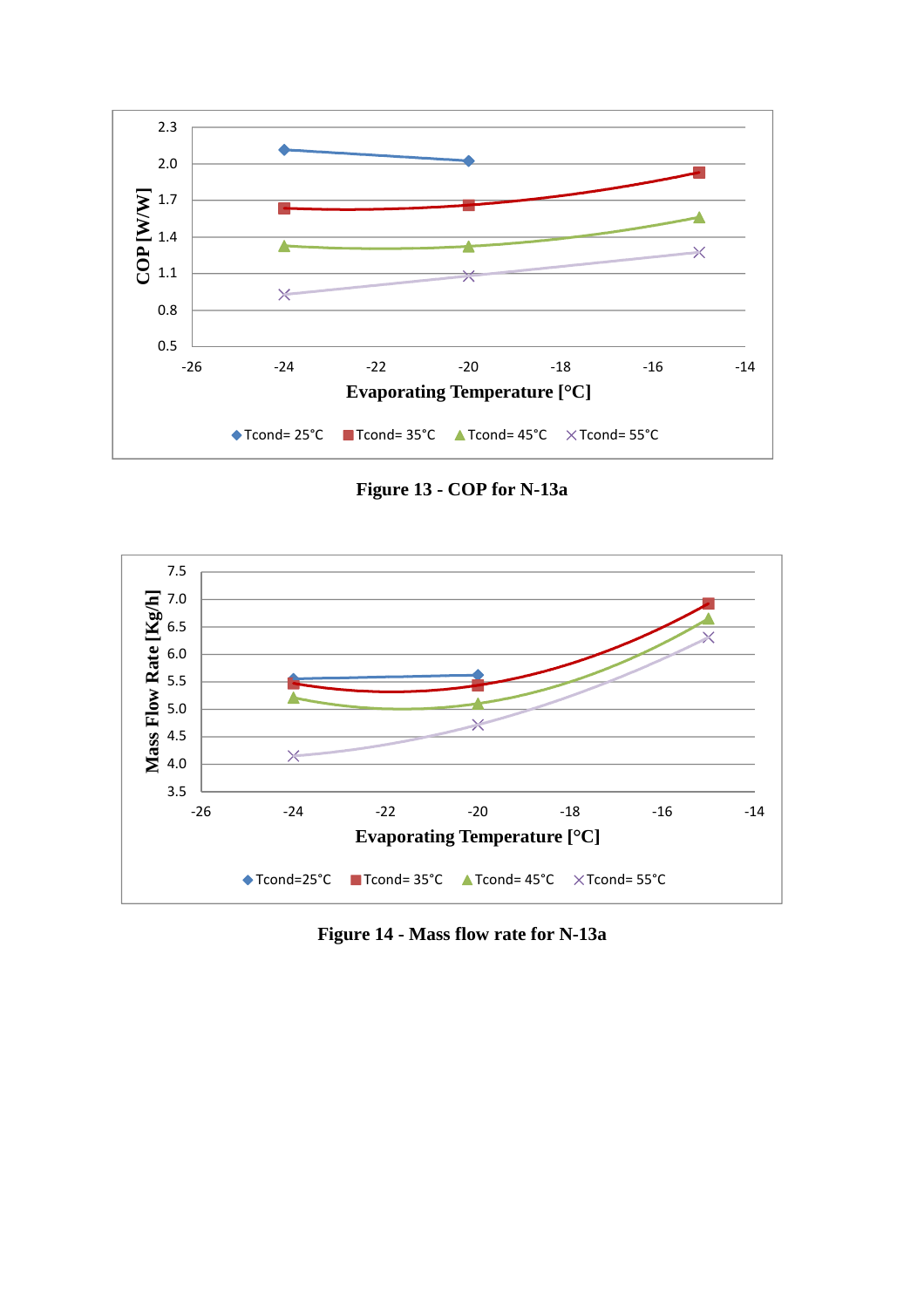# − Performance map for ARM-42a

o Polynomial equation

|                |          | ARM-42a     |            |                       |
|----------------|----------|-------------|------------|-----------------------|
| Coefficients   | Capacity | Power Input | <b>COP</b> | <b>Mass Flow Rate</b> |
| $A_0$          | 1079,96  | $-530,53$   | 10,23      | $-13,03$              |
| A <sub>1</sub> | 69,49    | $-107,94$   | 0,90       | $-3,87$               |
| A <sub>2</sub> | 2,36     | $-5,72$     | 0,04       | $-0,22$               |
| $A_3$          | 0,03     | $-0,10$     | 0,00       | 0,00                  |
| $A_4$          | $-3,05$  | 0,58        | $-0,07$    | 0,07                  |
| A <sub>5</sub> | $-0.06$  | 0,02        | 0,00       | 0,00                  |
| $A_6$          | 0,00     | 0,00        | 0,00       | 0,00                  |
| $A_7$          | $-0.08$  | $-0.01$     | 0,00       | 0,00                  |
| $A_8$          | 0,00     | 0,00        | 0,00       | 0,00                  |
| $A_9$          | 0,00     | 0,00        | 0,00       | 0,00                  |

# **Table 10 - Polynomial coefficients**

$$
X = A_0 + (A_1 \times S) + (A_2 \times S^2) + (A_3 \times S^3) + (A_4 \times D) + (A_5 \times D^2) + (A_6 \times D^3) + (A_7 \times S \times D) + (A_8 \times S \times D^2) + (A_9 \times D \times S^2)
$$

where:

- A: Equation coefficient, represents compressor performance
- S: Suction dew point temperature, [°C]

D: Discharge dew point temperature, [°C]

X can represent any of the following variables:

- Capacity, [W]
- Power Input, [W]
- $\bullet$  COP, [W/W]
- Mass flow rate, [kg/h]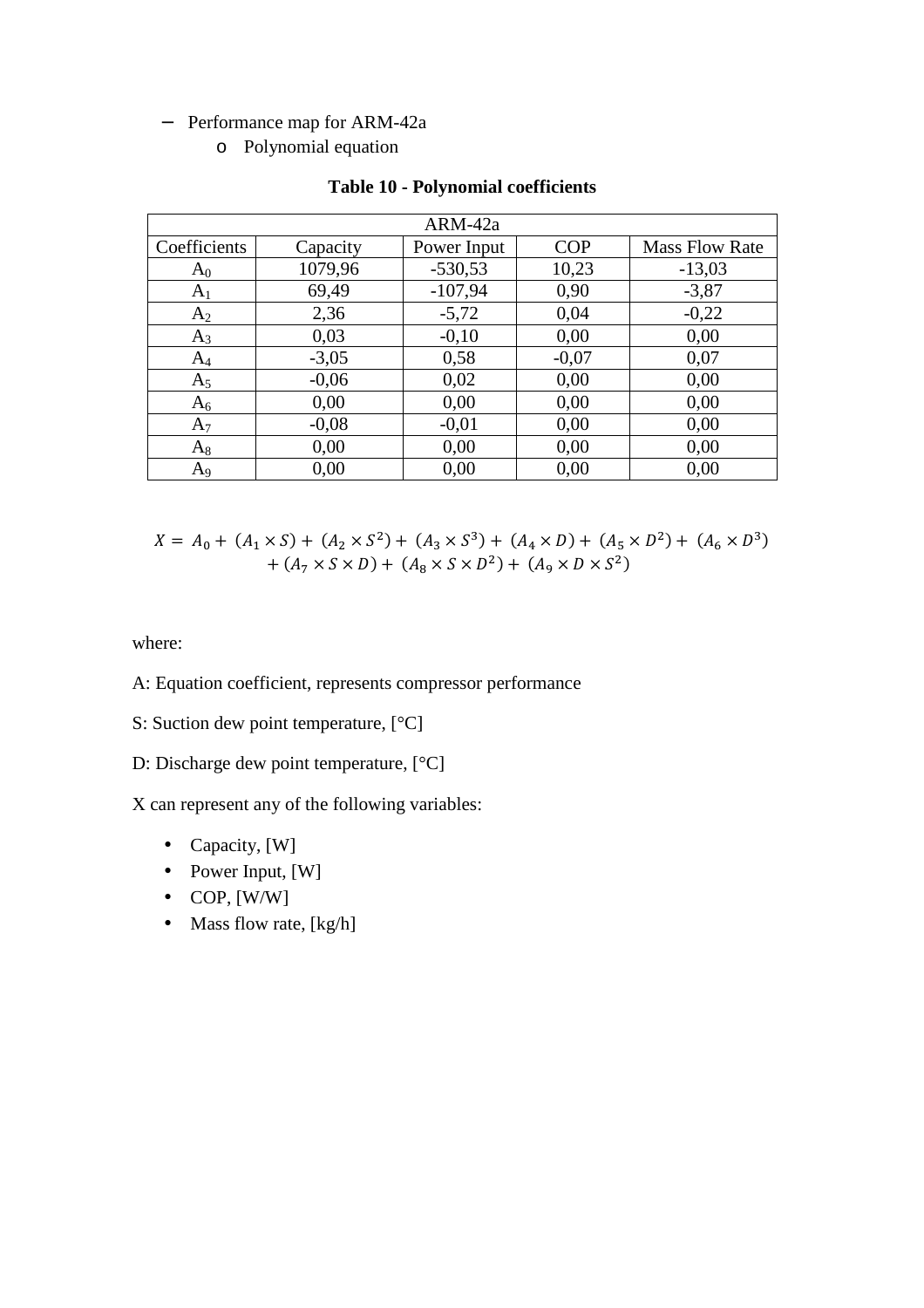o Graphics



**Figure 15 – Cooling capacity for ARM-42a** 



**Figure 16 - Power Input for ARM-42a**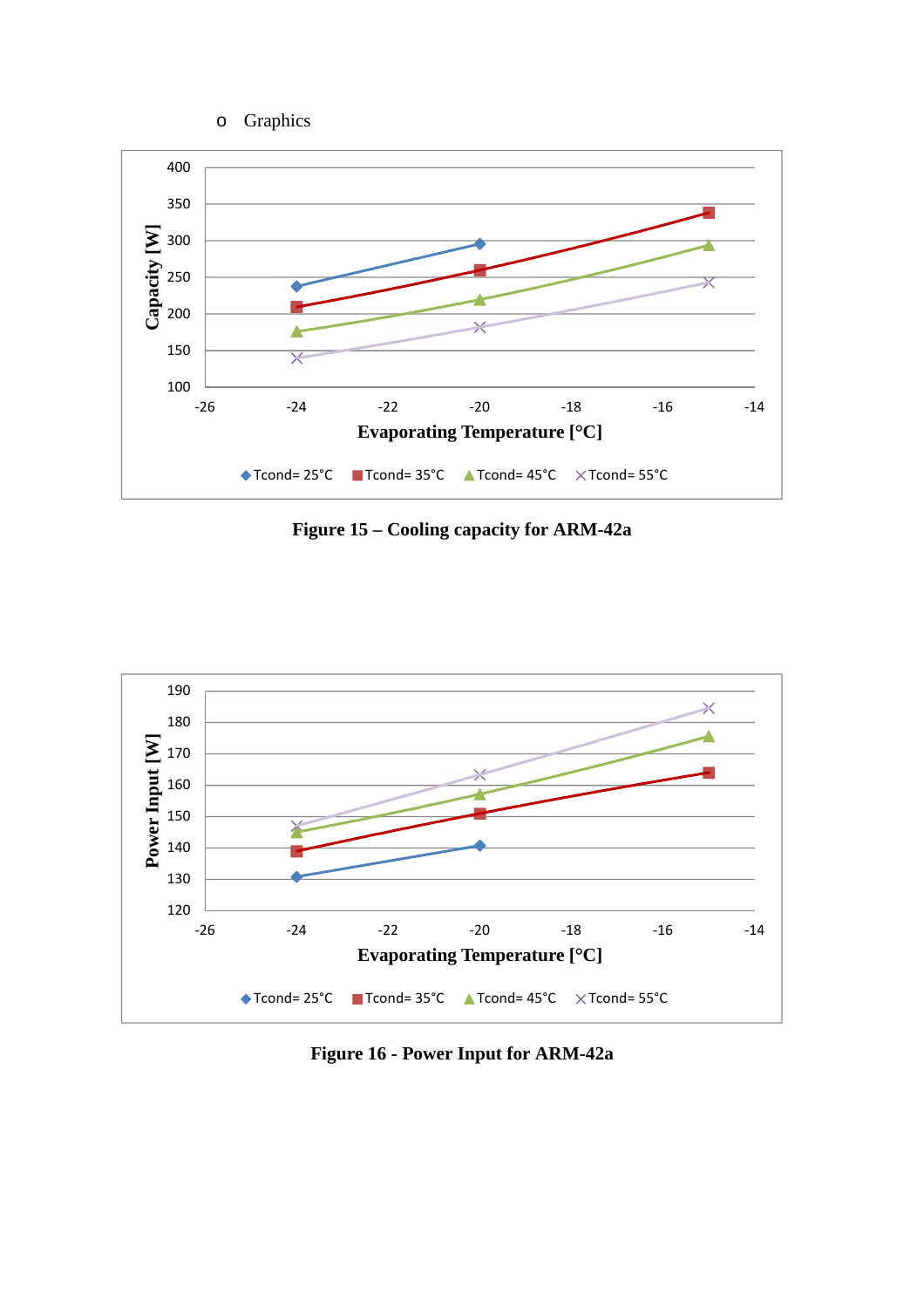

**Figure 17 - COP for ARM-42a** 



**Figure 18 - Mass flow rate for ARM-42a**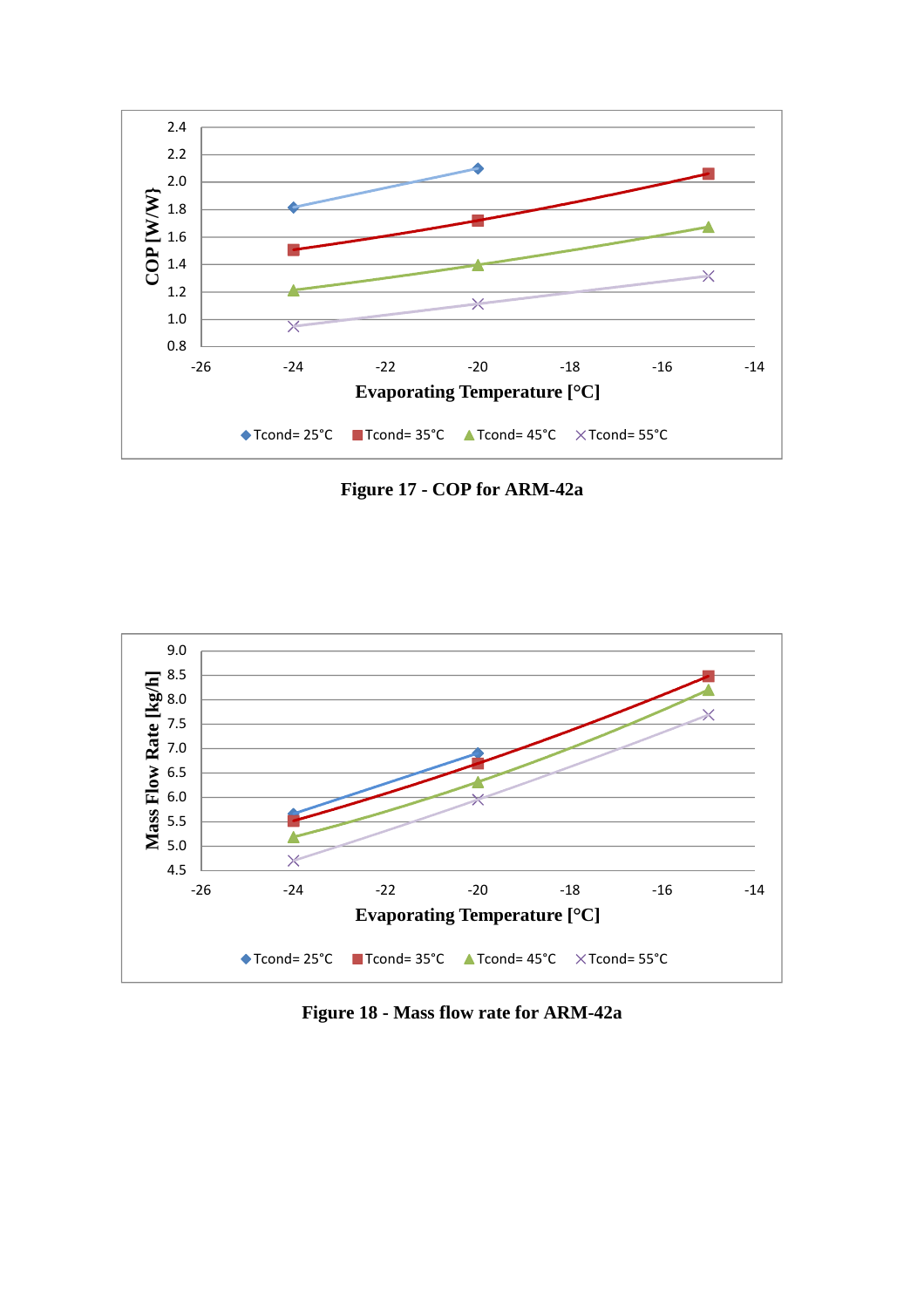- − Comparative performance map for N-13a and R-134a
	- o Polynomial equation

|                | N-13a / R-134a                               |
|----------------|----------------------------------------------|
| Coefficients   | $\textit{COP}_{N-13a}/\textit{COP}_{R-134a}$ |
| $A_0$          | 14,85                                        |
| A <sub>1</sub> | 1,72                                         |
| A <sub>2</sub> | 0,07                                         |
| $A_3$          | 0,00                                         |
| $\rm A_4$      | $-0,22$                                      |
| $A_5$          | 0,00                                         |
| $A_6$          | 0,00                                         |
| $A_7$          | $-0,01$                                      |
| $\rm A_8$      | 0,00                                         |
| A9             | 0,00                                         |

**Table 11 - Polynomial coefficients** 

$$
X = A_0 + (A_1 \times S) + (A_2 \times S^2) + (A_3 \times S^3) + (A_4 \times D) + (A_5 \times D^2) + (A_6 \times D^3) + (A_7 \times S \times D) + (A_8 \times S \times D^2) + (A_9 \times D \times S^2)
$$

where:

- A: Equation coefficient, represents compressor performance
- S: Suction dew point temperature, [°C]
- D: Discharge dew point temperature, [°C]
- $X: \mathit{COP}_{N-13a}/\mathit{COP}_{R-134a}$ 
	- o Graphic



**Figure 19 - Comparative COP**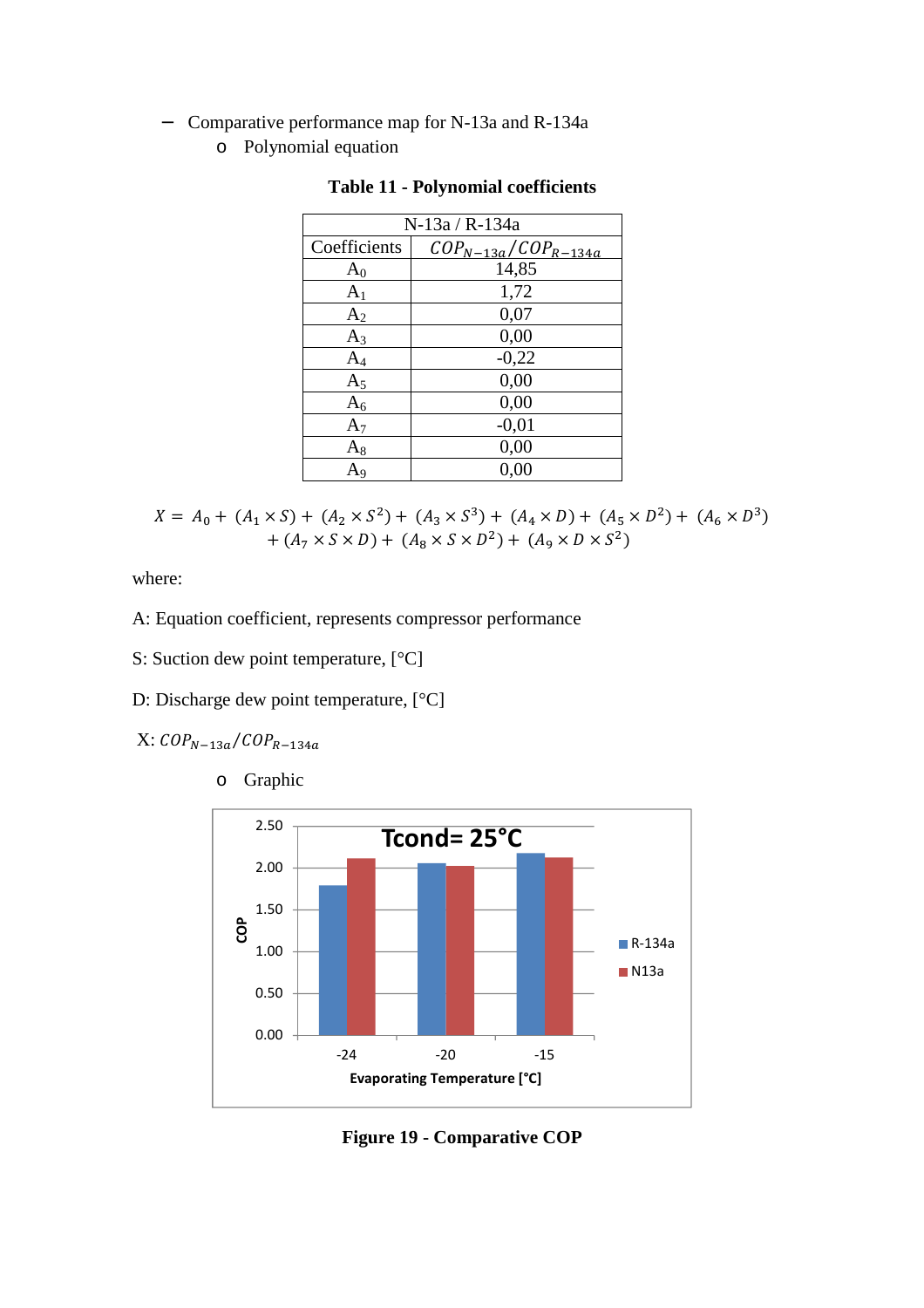

**Figure 20 - Comparative COP** 



**Figure 21 - Comparative COP**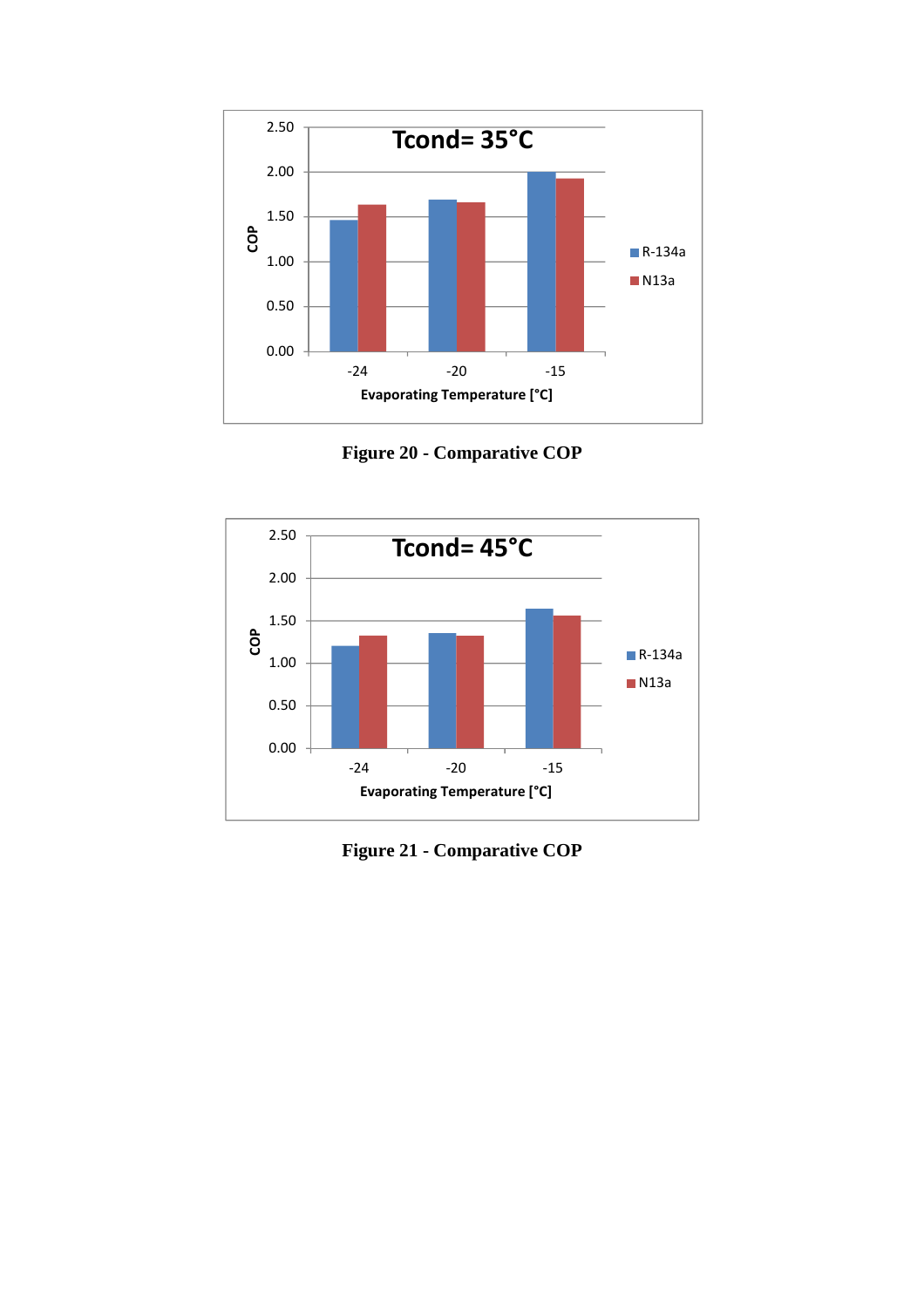

**Figure 22 - Comparative COP** 

- − Comparative performance map for ARM-42a and R-134a
	- o Polynomial equation

| ARM-42a / R-134 <sup>a</sup> |                              |
|------------------------------|------------------------------|
| Coefficients                 | $COP_{ARM-42a}/COP_{R-134a}$ |
| $A_0$                        | 8,21                         |
| A <sub>1</sub>               | 1,06                         |
| A <sub>2</sub>               | 0,05                         |
| $A_3$                        | 0,00                         |
| $A_4$                        | $-0,04$                      |
| A <sub>5</sub>               | 0,00                         |
| $A_6$                        | 0,00                         |
| $A_7$                        | 0,00                         |
| $\rm A_8$                    | 0,00                         |
| A9                           | 0,00                         |

**Table 2 - Polynomial coefficients** 

 $X = A_0 + (A_1 \times S) + (A_2 \times S^2) + (A_3 \times S^3) + (A_4 \times D) + (A_5 \times D^2) + (A_6 \times D^3)$  $+ (A_7 \times S \times D) + (A_8 \times S \times D^2) + (A_9 \times D \times S^2)$ 

where:

A: Equation coefficient, represents compressor performance

- S: Suction dew point temperature, [°C]
- D: Discharge dew point temperature, [°C]
- $X: \mathit{COP}_{ARM-42a}/\mathit{COP}_{R-134a}$ 
	- o Graphic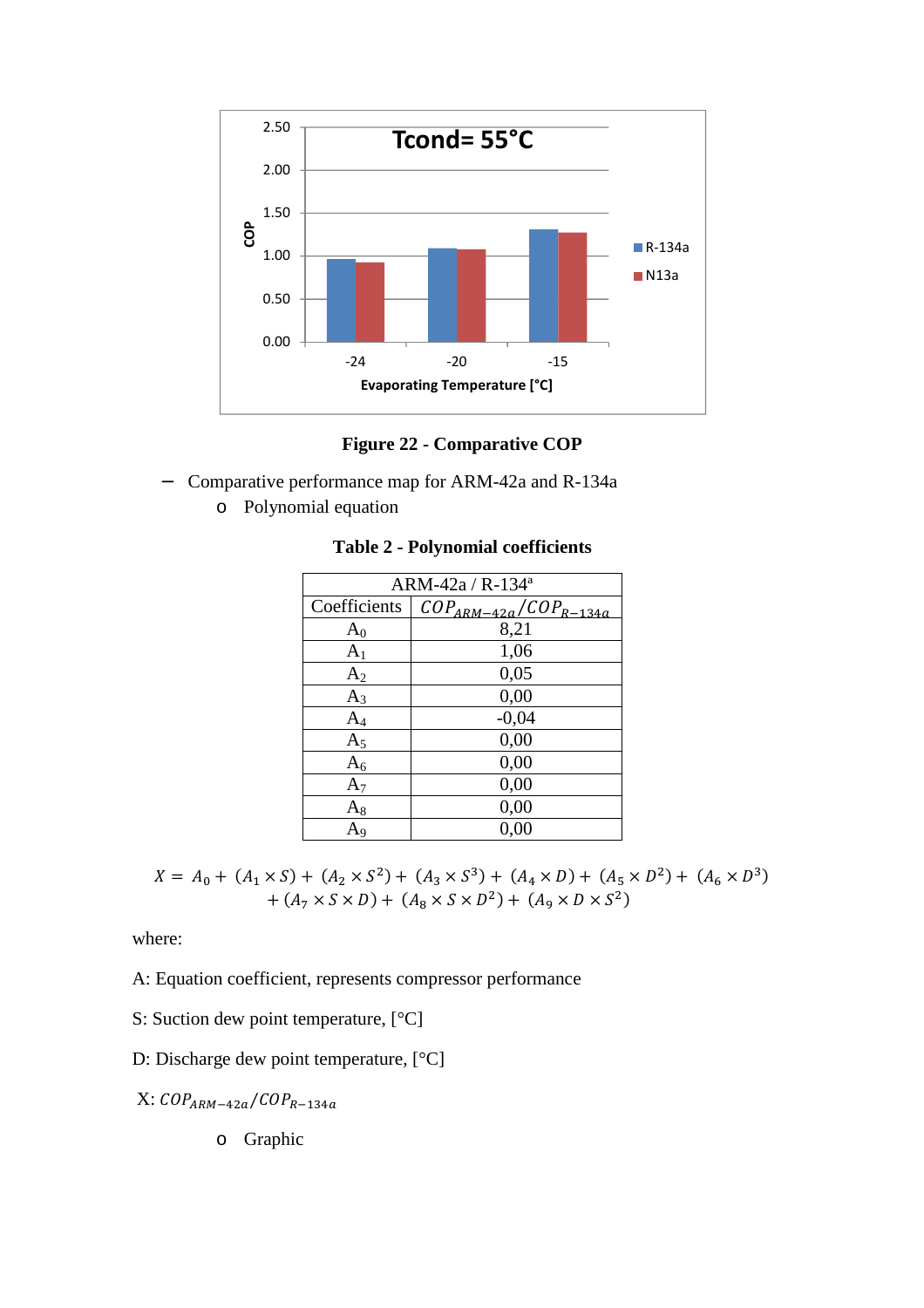

**Figure 23 - Comparative COP** 



**Figure 24 - Comparative COP**